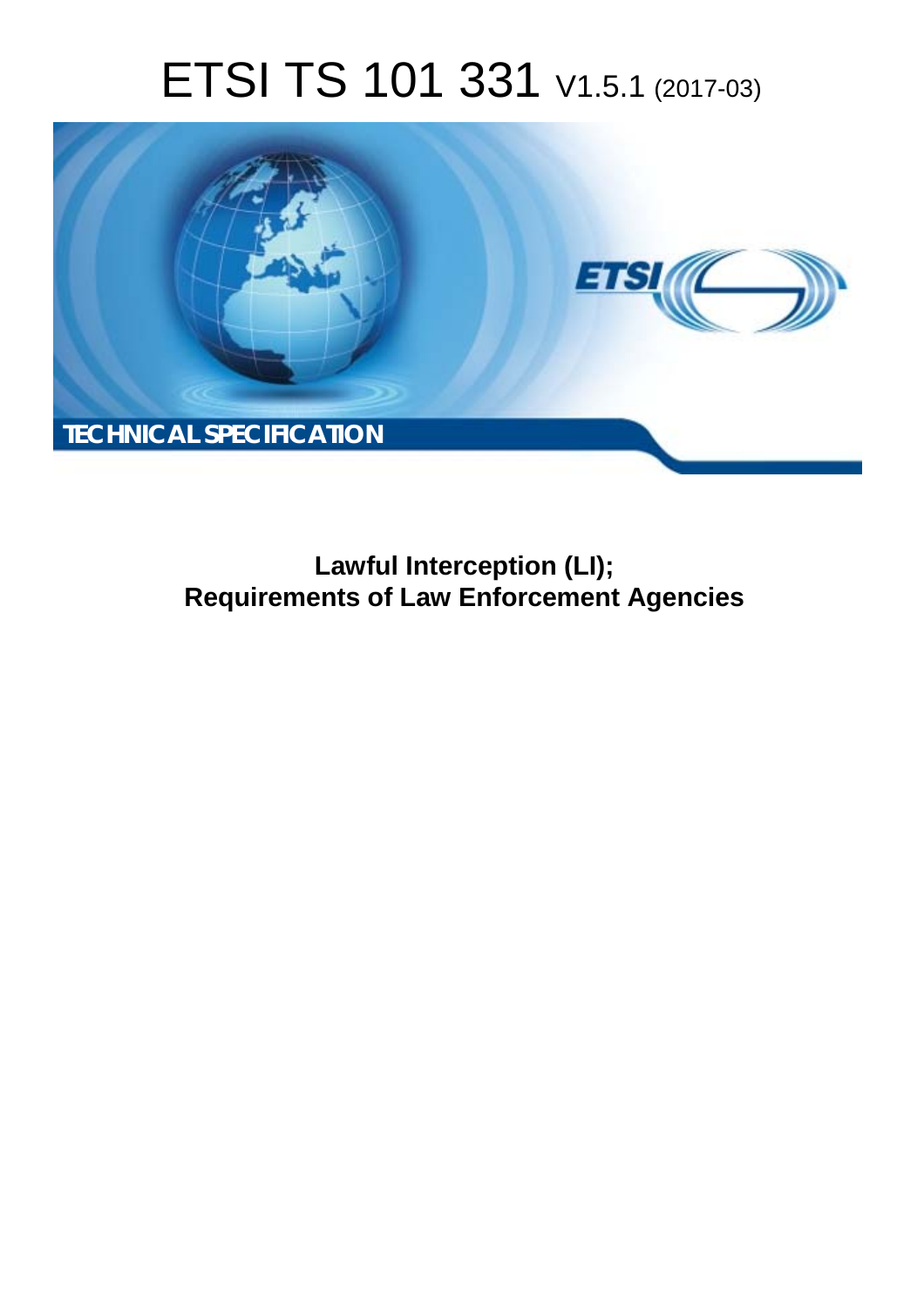Reference

RTS/LI-00139

Keywords

security, lawful interception

#### *ETSI*

#### 650 Route des Lucioles F-06921 Sophia Antipolis Cedex - FRANCE

Tel.: +33 4 92 94 42 00 Fax: +33 4 93 65 47 16

Siret N° 348 623 562 00017 - NAF 742 C Association à but non lucratif enregistrée à la Sous-Préfecture de Grasse (06) N° 7803/88

#### *Important notice*

The present document can be downloaded from: <http://www.etsi.org/standards-search>

The present document may be made available in electronic versions and/or in print. The content of any electronic and/or print versions of the present document shall not be modified without the prior written authorization of ETSI. In case of any existing or perceived difference in contents between such versions and/or in print, the only prevailing document is the print of the Portable Document Format (PDF) version kept on a specific network drive within ETSI Secretariat.

Users of the present document should be aware that the document may be subject to revision or change of status. Information on the current status of this and other ETSI documents is available at <https://portal.etsi.org/TB/ETSIDeliverableStatus.aspx>

If you find errors in the present document, please send your comment to one of the following services: <https://portal.etsi.org/People/CommiteeSupportStaff.aspx>

#### *Copyright Notification*

No part may be reproduced or utilized in any form or by any means, electronic or mechanical, including photocopying and microfilm except as authorized by written permission of ETSI.

The content of the PDF version shall not be modified without the written authorization of ETSI. The copyright and the foregoing restriction extend to reproduction in all media.

> © European Telecommunications Standards Institute 2017. All rights reserved.

**DECT**TM, **PLUGTESTS**TM, **UMTS**TM and the ETSI logo are Trade Marks of ETSI registered for the benefit of its Members. **3GPP**TM and **LTE**™ are Trade Marks of ETSI registered for the benefit of its Members and of the 3GPP Organizational Partners.

**GSM**® and the GSM logo are Trade Marks registered and owned by the GSM Association.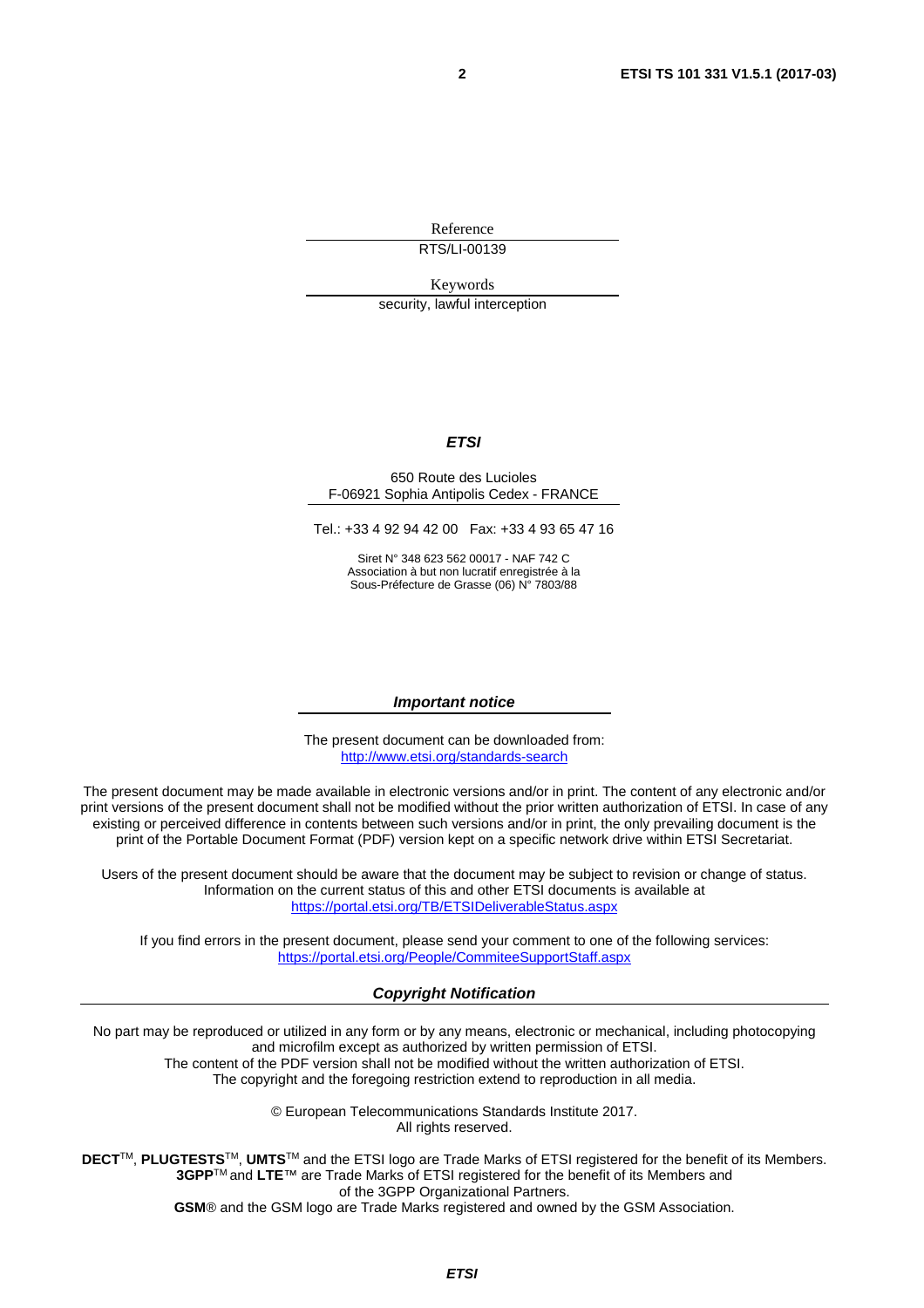# Contents

|                | <b>Annex D</b> (informative):                                                                       |  |  |  |
|----------------|-----------------------------------------------------------------------------------------------------|--|--|--|
|                | <b>Annex C</b> (normative):                                                                         |  |  |  |
| B.4            |                                                                                                     |  |  |  |
| B.3            |                                                                                                     |  |  |  |
| B.2            |                                                                                                     |  |  |  |
| B.1            |                                                                                                     |  |  |  |
| B.0            |                                                                                                     |  |  |  |
|                | <b>Annex B</b> (normative):<br><b>Detailed Requirements of Law Enforcement Agencies for Packet</b>  |  |  |  |
| A.4            |                                                                                                     |  |  |  |
| A.3            |                                                                                                     |  |  |  |
| A.2            |                                                                                                     |  |  |  |
| A.1            |                                                                                                     |  |  |  |
| A.0            |                                                                                                     |  |  |  |
|                | Switched oriented telecommunications Networks and Services16                                        |  |  |  |
|                | <b>Annex A (normative):</b><br><b>Detailed Requirements of Law Enforcement Agencies for Circuit</b> |  |  |  |
| 4.14           |                                                                                                     |  |  |  |
| 4.12<br>4.13   |                                                                                                     |  |  |  |
| 4.10<br>4.11   |                                                                                                     |  |  |  |
| 4.9            |                                                                                                     |  |  |  |
| 4.7<br>4.8     |                                                                                                     |  |  |  |
| 4.6.2          |                                                                                                     |  |  |  |
| 4.6<br>4.6.1   |                                                                                                     |  |  |  |
| 4.5            |                                                                                                     |  |  |  |
| 4.3<br>4.4     |                                                                                                     |  |  |  |
| 4.1<br>4.2     |                                                                                                     |  |  |  |
| $\overline{4}$ |                                                                                                     |  |  |  |
| 3.1<br>3.2     |                                                                                                     |  |  |  |
| 3              |                                                                                                     |  |  |  |
| 2.1<br>2.2     |                                                                                                     |  |  |  |
| 2              |                                                                                                     |  |  |  |
| $\mathbf{I}$   |                                                                                                     |  |  |  |
|                |                                                                                                     |  |  |  |
|                |                                                                                                     |  |  |  |
|                |                                                                                                     |  |  |  |
|                |                                                                                                     |  |  |  |

 $\mathbf{3}$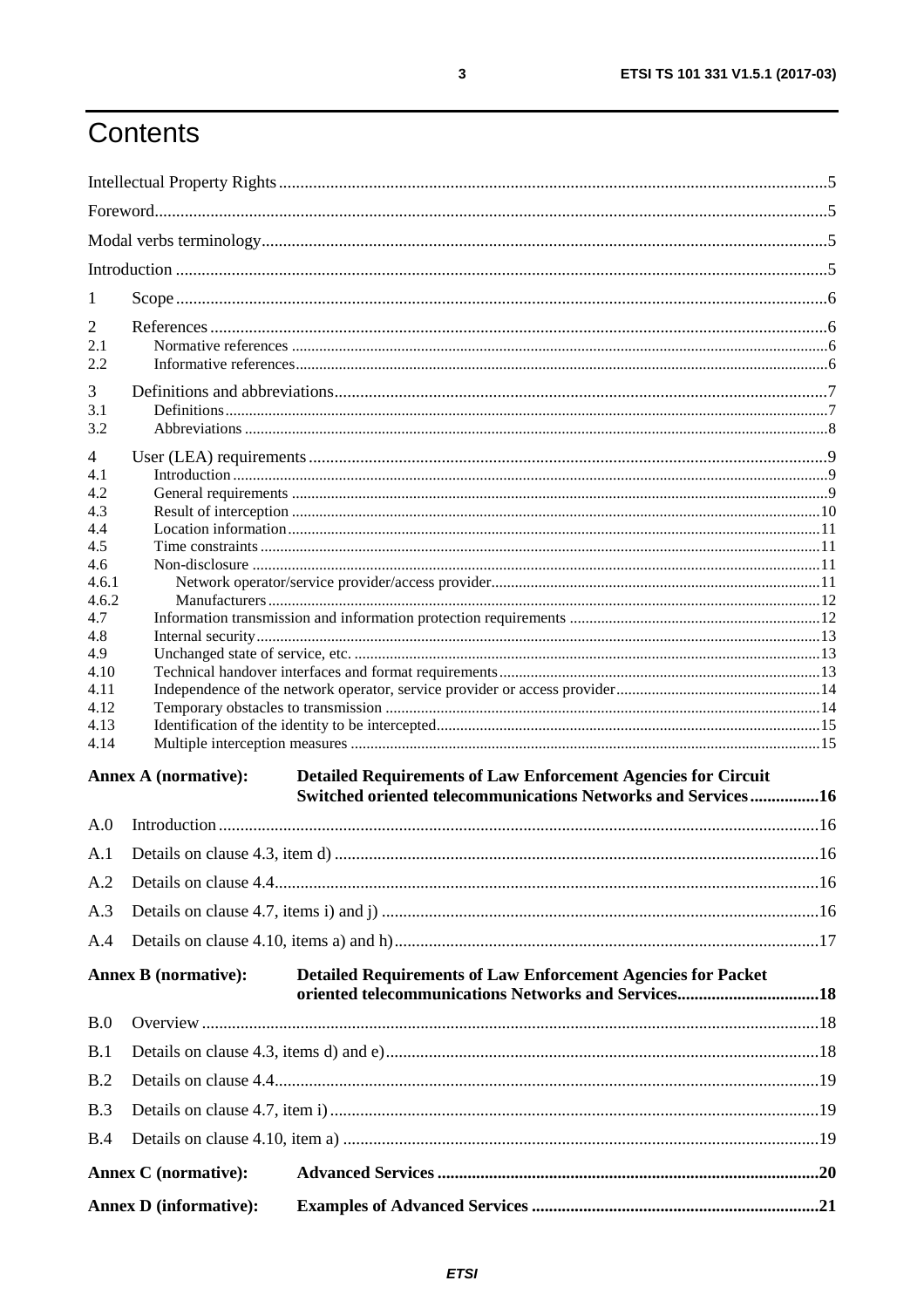| D.0                                     |                                                                                                   |  |  |  |  |
|-----------------------------------------|---------------------------------------------------------------------------------------------------|--|--|--|--|
| D.1<br>D.1.1<br>D.1.2<br>D.1.3<br>D.1.4 |                                                                                                   |  |  |  |  |
| D.2<br>D.2.1<br>D.2.2                   |                                                                                                   |  |  |  |  |
| D.3<br>D.3.0<br>D.3.1<br>D.3.2<br>D.3.3 |                                                                                                   |  |  |  |  |
|                                         | <b>Annex E</b> (informative):                                                                     |  |  |  |  |
| E.0                                     |                                                                                                   |  |  |  |  |
| E.1                                     |                                                                                                   |  |  |  |  |
| E.2                                     |                                                                                                   |  |  |  |  |
| E.3                                     |                                                                                                   |  |  |  |  |
| E.4                                     |                                                                                                   |  |  |  |  |
|                                         | Basic requirements for interception across national frontiers 28<br><b>Annex F</b> (informative): |  |  |  |  |
|                                         | <b>Annex G (informative):</b>                                                                     |  |  |  |  |
|                                         |                                                                                                   |  |  |  |  |
|                                         |                                                                                                   |  |  |  |  |

 $\overline{\mathbf{4}}$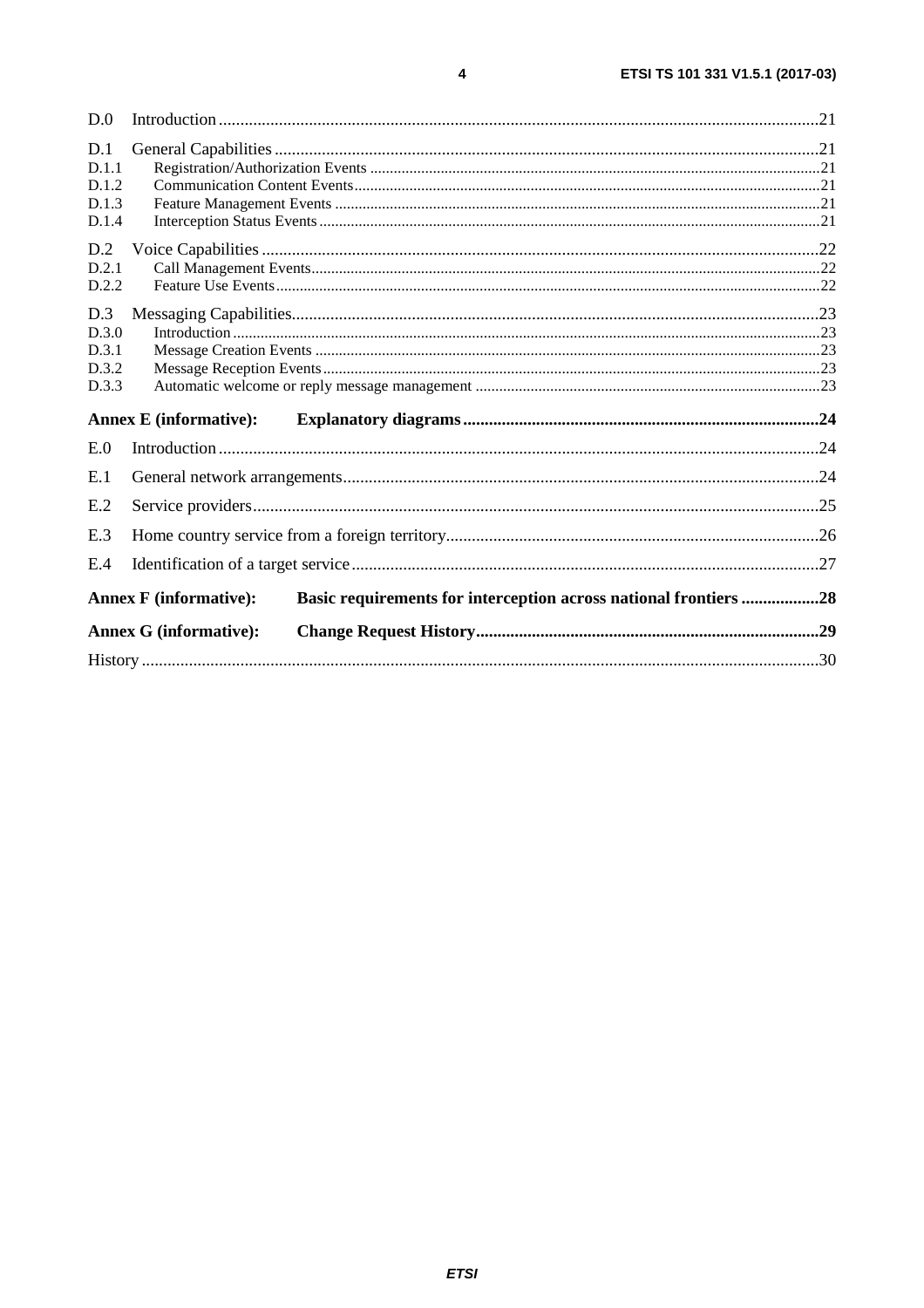#### <span id="page-4-0"></span>Intellectual Property Rights

IPRs essential or potentially essential to the present document may have been declared to ETSI. The information pertaining to these essential IPRs, if any, is publicly available for **ETSI members and non-members**, and can be found in ETSI SR 000 314: *"Intellectual Property Rights (IPRs); Essential, or potentially Essential, IPRs notified to ETSI in respect of ETSI standards"*, which is available from the ETSI Secretariat. Latest updates are available on the ETSI Web server ([https://ipr.etsi.org/\)](https://ipr.etsi.org/).

Pursuant to the ETSI IPR Policy, no investigation, including IPR searches, has been carried out by ETSI. No guarantee can be given as to the existence of other IPRs not referenced in ETSI SR 000 314 (or the updates on the ETSI Web server) which are, or may be, or may become, essential to the present document.

#### Foreword

This Technical Specification (TS) has been produced by ETSI Technical Committee Lawful Interception (LI).

The present document replaces ETSI ETR 331 (1996) [\[i.1](#page-5-0)] (and earlier versions of ETSI TS 101 331).

### Modal verbs terminology

In the present document "**shall**", "**shall not**", "**should**", "**should not**", "**may**", "**need not**", "**will**", "**will not**", "**can**" and "**cannot**" are to be interpreted as described in clause 3.2 of the [ETSI Drafting Rules](https://portal.etsi.org/Services/editHelp!/Howtostart/ETSIDraftingRules.aspx) (Verbal forms for the expression of provisions).

"**must**" and "**must not**" are **NOT** allowed in ETSI deliverables except when used in direct citation.

#### Introduction

Originally ETSI ETR 331 [\[i.1\]](#page-5-0) was intended to incorporate into ETSI standards the EU Council Resolution of 1995 [[1\]](#page-5-0) on International User Requirements. In consequence, the original ETSI ETR 331 [[i.1](#page-5-0)] concentrated on telephony networks such as PSTN, ISDN and GSM because these were the main telecommunications networks. The introduction of TETRA, GPRS, UMTS and the increased usage of the Internet forced a change so that ETSI ETR 331 [[i.1](#page-5-0)] has been replaced by the present document which focuses on the interpretation of ETSI ETR 331 [\[i.1](#page-5-0)] on specific technologies in the different annexes.

According to rules set by the laws of individual nations as well as decisions of the European Union, there is a need to lawfully intercept telecommunications traffic and intercept related information in modern telecommunications systems. With the aim of harmonising the interception policy in the member states, the Council of the European Union adopted a set of requirements in EU Council Resolution of 1995 [[1\]](#page-5-0), with the aim of feeding them into national legislation. The LEA requirements have to be taken into account in defining the abstract handover interface.

The definition of a handover interface for the delivery of the results of lawful interception should allow the technical facilities to be provided:

- with reliability;
- with accuracy;
- at low cost;
- with minimum disruption;
- most speedily;
- in a secure manner;
- using standard procedures.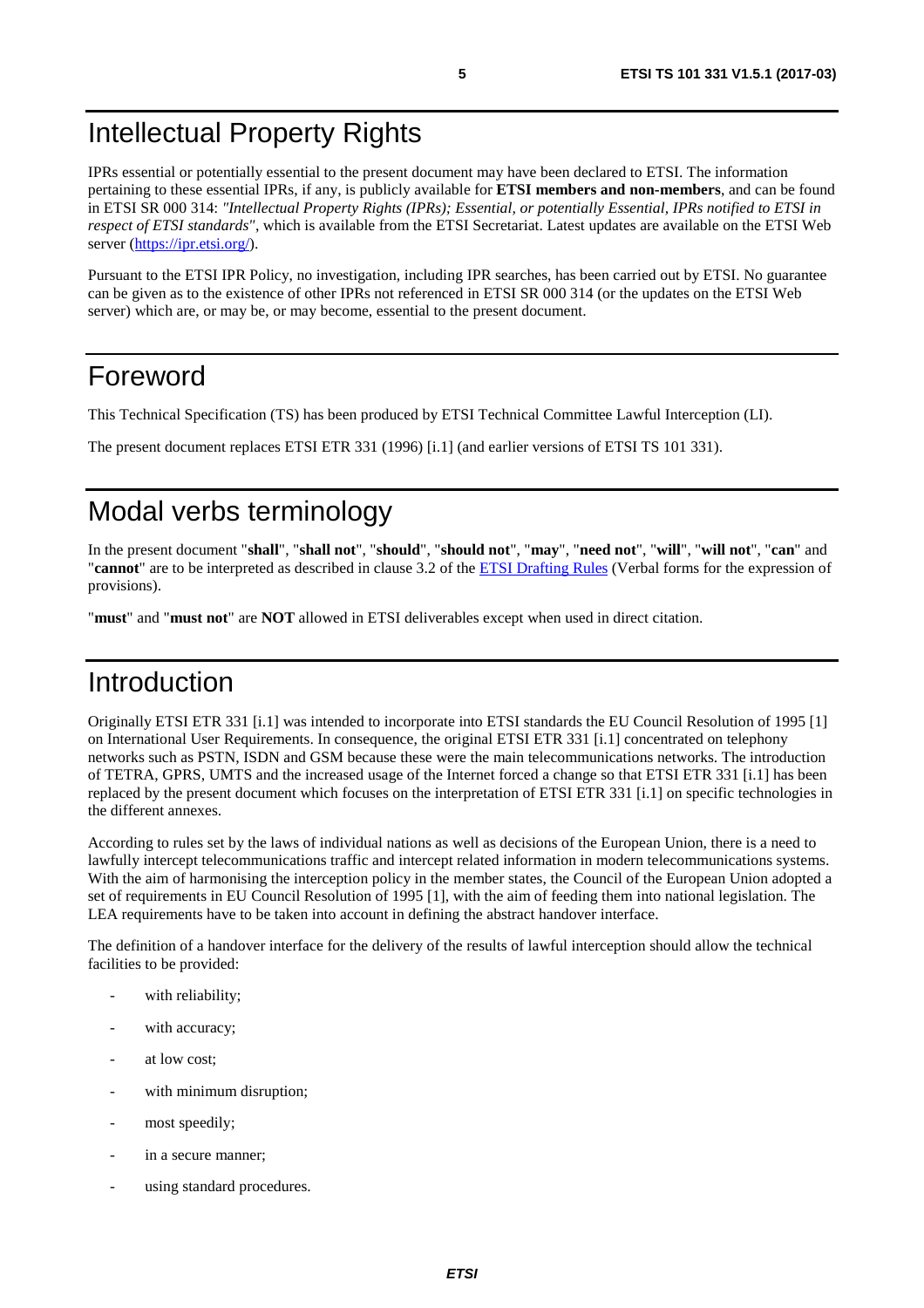#### <span id="page-5-0"></span>1 Scope

The present document gives guidance for lawful interception of telecommunications in the area of co-operation by network operators, access providers, and service providers. It provides a set of requirements relating to handover interfaces for the interception by law enforcement and state security agencies. Requirements with regard to telecommunications services provided from areas outside national boundaries are not fully developed yet and therefore only some preliminary requirements have been annexed for information.

The present document describes the requirements from a Law Enforcement Agency's (LEA's) point of view.

Not all requirements necessarily apply in one individual nation.

These requirements need to be used to derive specific network requirements and furthermore to standardize handover interfaces.

#### 2 References

#### 2.1 Normative references

References are either specific (identified by date of publication and/or edition number or version number) or non-specific. For specific references, only the cited version applies. For non-specific references, the latest version of the referenced document (including any amendments) applies.

Referenced documents which are not found to be publicly available in the expected location might be found at [http://docbox.etsi.org/Reference.](http://docbox.etsi.org/Reference)

NOTE: While any hyperlinks included in this clause were valid at the time of publication, ETSI cannot guarantee their long term validity.

The following referenced documents are necessary for the application of the present document.

[1] European Union Council Resolution of 17 January 1995 on the Lawful Interception of Telecommunications (96/C 329/01).

#### 2.2 Informative references

References are either specific (identified by date of publication and/or edition number or version number) or non-specific. For specific references, only the cited version applies. For non-specific references, the latest version of the referenced document (including any amendments) applies.

NOTE: While any hyperlinks included in this clause were valid at the time of publication, ETSI cannot guarantee their long term validity.

The following referenced documents are not necessary for the application of the present document but they assist the user with regard to a particular subject area.

- [i.1] ETSI ETR 331: "Security Techniques Advisory Group (STAG); Definition of user requirements for lawful interception of telecommunications; Requirements of the law enforcement agencies".
- [i.2] ETSI TS 103 307: "CYBER; Security Aspects for LI and RD Interfaces".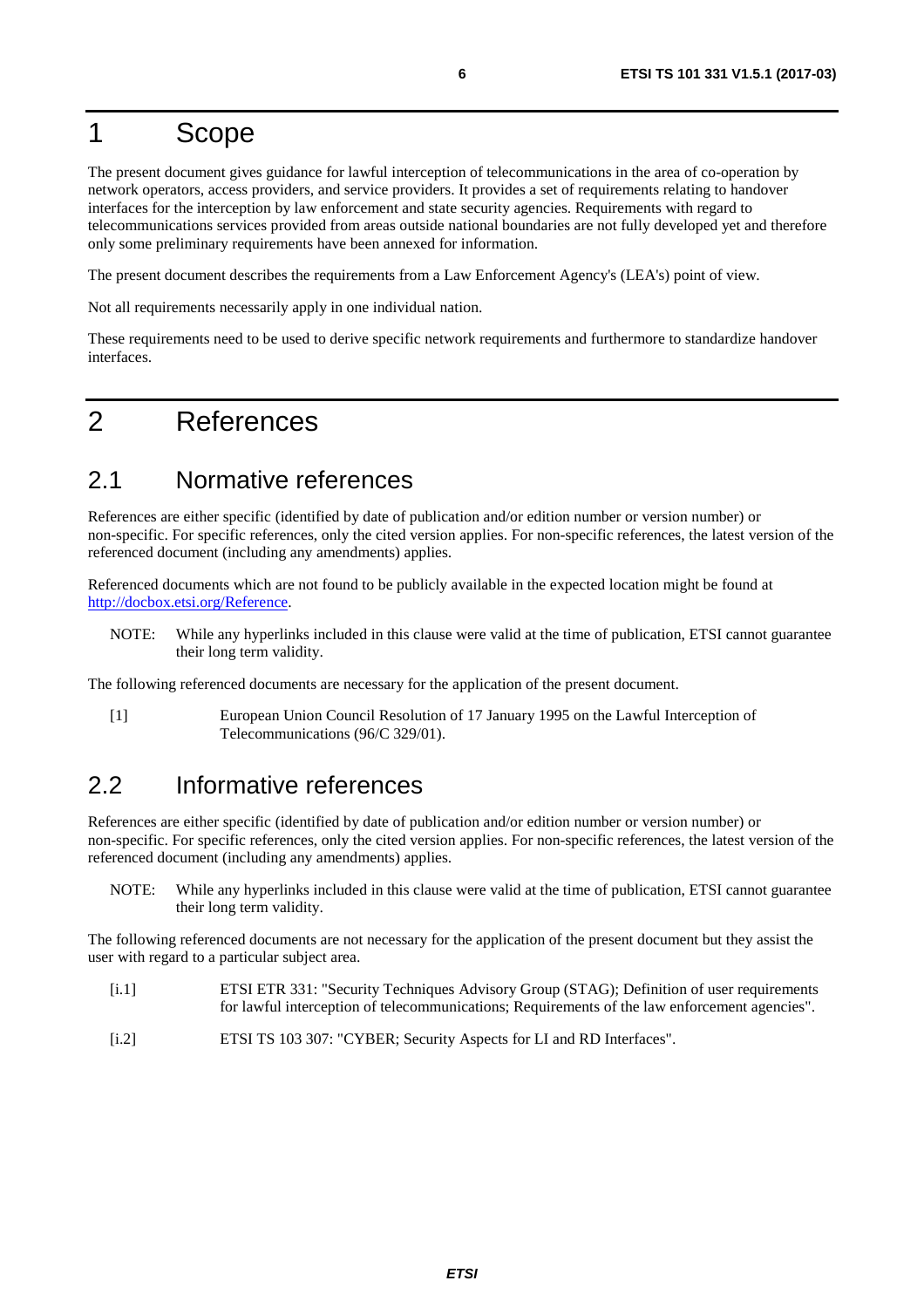### <span id="page-6-0"></span>3 Definitions and abbreviations

#### 3.1 Definitions

For the purposes of the present document, the following terms and definitions apply:

**access provider:** company that provides a user of some network with access from the user's terminal to that network

**buffer:** temporary storing of information in case the necessary telecommunication connection to transport information to the Law Enforcement Monitoring Facility (LEMF) is temporarily unavailable

**call:** any temporarily switched connection capable of transferring information between two or more users of a telecommunications system

NOTE: In this context a user may be a person or a machine.

**communication:** information transfer according to agreed conventions

**content of communication:** information exchanged between two or more users of a telecommunications service, excluding intercept related information

NOTE: This includes information which may, as part of some telecommunications service, be stored by one user for subsequent retrieval by another.

**handover interface:** physical and logical interface across which the interception measures are requested from network operator/access provider/service provider, and the results of interception are delivered from a network operator/access provider/service provider to a law enforcement monitoring facility

**identity:** technical label which may represent the origin or destination of any telecommunications traffic, as a rule clearly identified by a physical telecommunications identity number (such as a telephone number) or the logical or virtual telecommunications identity number (such as a personal number) which the subscriber can assign to a physical access on a case-by-case basis

**intercept related information:** collection of information or data associated with telecommunication services involving the target identity, specifically communication associated information or data (e.g. unsuccessful communication attempts), service associated information or data (e.g. service profile management by subscriber) and location information

**interception (lawful interception):** action (based on the law), performed by a network operator/service provider/access provider, of making available certain information and providing that information to an LEMF

NOTE: In the present document the term interception is not used to describe the action of observing communications by an LEA (see below).

**interception interface:** physical and logical locations within the network operator's/service provider's/access provider's telecommunications facilities where access to the content of communication and intercept related information is provided

NOTE: The interception interface is not necessarily a single, fixed point.

**interception measure:** technical measure which facilitates the interception of telecommunications traffic pursuant to the relevant national laws and regulations

**interception subject:** person or persons, specified in a lawful authorization, whose telecommunications are to be intercepted

**Law Enforcement Agency (LEA):** organization authorized by a lawful authorization based on a national law to receive the results of telecommunications interceptions

**Law Enforcement Monitoring Facility (LEMF):** law enforcement facility designated as the transmission destination for the results of interception relating to a particular interception subject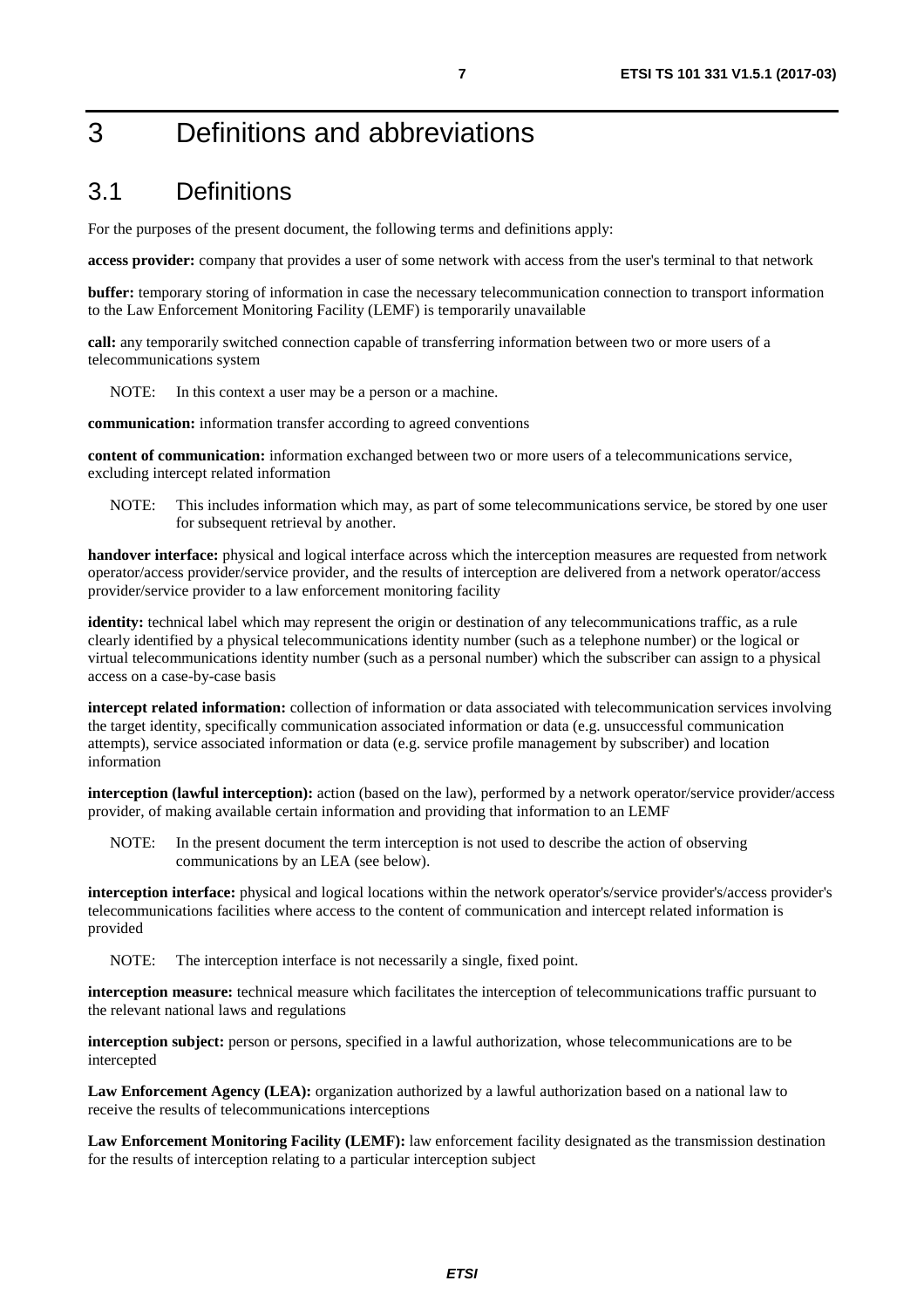<span id="page-7-0"></span>**lawful authorization:** permission granted to an LEA under certain conditions to intercept specified telecommunications and requiring co-operation from a network operator/service provider/access provider

NOTE: Typically, this refers to a warrant or order issued by a lawfully authorized body.

**location information:** information relating to the geographic, physical or logical location of an identity relating to an interception subject

**network operator:** operator of a public telecommunications infrastructure which permits the conveyance of signals between defined network termination points by wire, by microwave, by optical means or by other electromagnetic means

**quality of service:** quality specification of a telecommunications channel, system, virtual channel, computer-telecommunications session, etc.

NOTE: Quality of service may be measured, for example, in terms of signal-to-noise ratio, bit error rate, message throughput rate or call blocking probability.

**reliability:** probability that a system or service will perform in a satisfactory manner for a given period of time when used under specific operating conditions

**result of interception:** information relating to a target service, including the content of communication and intercept related information, which is passed by a network operator, service provider or access provider to an LEA

NOTE: Intercept related information has to be provided whether or not communication activity is taking place.

**service provider:** the natural or legal person providing one or more public telecommunications services whose provision consists wholly or partly in the transmission and routeing of signals on a telecommunications network

NOTE: A service provider need not necessarily run his own network.

**target identity:** identity associated with a target service (see below) used by the interception subject

**target service:** telecommunications service associated with an interception subject and usually specified in a lawful authorization for interception

NOTE: There may be more than one target service associated with a single interception subject.

**telecommunications:** any transfer of signs, signals, writing images, sounds, data or intelligence of any nature transmitted in whole or in part by a wire, radio, electromagnetic, photoelectric or photo optical system

#### 3.2 Abbreviations

For the purposes of the present document, the following abbreviations apply:

| ADSL          | Asymmetrical Digital Subscriber Line                                                     |
|---------------|------------------------------------------------------------------------------------------|
| CC            | <b>Content of Communications</b>                                                         |
| <b>GPRS</b>   | General Packet Radio Service                                                             |
| GSM           | Global System for Mobile communications                                                  |
| HІ            | Handover Interface                                                                       |
| IMEI          | International Mobile station Equipment Identity                                          |
| IMSI          | International Mobile Subscriber Identity                                                 |
| IP            | <b>Internet Protocol</b>                                                                 |
| IRI           | Intercept Related Information                                                            |
| <b>ISDN</b>   | Integrated Services Digital Network                                                      |
| LEA           | Law Enforcement Agency                                                                   |
| LEMF          | Law Enforcement Monitoring Facility                                                      |
| LI            | Lawful Interception                                                                      |
| <b>MSISDN</b> | Mobile Station International ISDN number                                                 |
| <b>PDP</b>    | Packet Data Protocol                                                                     |
| <b>PSTN</b>   | Public Switched Telephone Network                                                        |
| TETRA         | <b>TErrestrial Trunked RAdio</b>                                                         |
| TISPAN        | Telecommunications and Internet converged Services and Protocols for Advanced Networking |
| <b>UMTS</b>   | Universal Mobile Telecommunication System                                                |
|               |                                                                                          |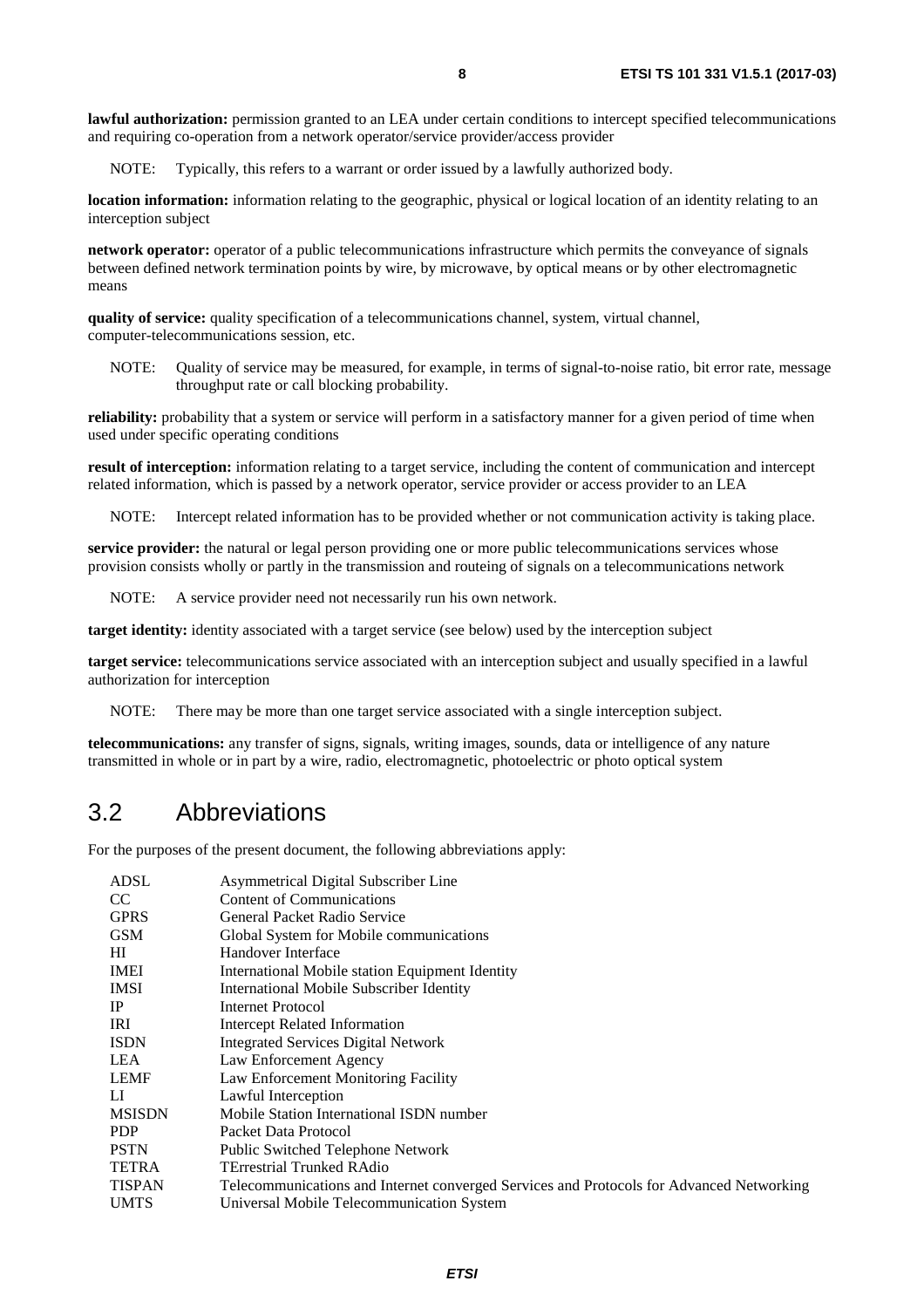### <span id="page-8-0"></span>4 User (LEA) requirements

#### 4.1 Introduction

This clause presents the user requirements related to the lawful interception of telecommunications with the LEA being the user. The relevant terms are defined in clause 3.1. These user requirements are subject to national law and international treaties and should be interpreted in accordance with applicable national policies.

The following list of requirements is a collection of items, where several requirements might not correspond to national laws and regulations of the individual countries. Implementation takes place if required by national law. The handover interface(s) (HIs) should be configured in such a way that it (they) will comply with the appropriate national requirements. A lawful authorization will specify a subset of requirements to be delivered on a case-by-case basis.

The consequences and implications of these requirements contain clarifications for new developments (e.g. virtualized networks or 5G communications).

#### 4.2 General requirements

- a) The obligation of the network operator, access provider, service provider as to which telecommunications traffic shall be intercepted is subject to national laws.
- b) In accordance with the relevant lawful authorization a network operator, access provider, service provider shall ensure that:
	- 1) the entire content of communication associated with a target identity being intercepted can be intercepted during the entire period of the lawful authorization;
	- 2) any content of communication associated with a target identity being intercepted which is routed to technical storage facilities or is retrieved from such storage facilities can be intercepted during the entire period of the lawful authorization;
- NOTE 1: Interception at retrieval from storage is assumed to be performed by the provider of such services, if covered by the lawful authorization for interception. This may not be always be possible, e.g. if a mailbox storage facility is located in another country. Access to the stored information by the LEA might be by a search warrant and not by interception as such.
	- 3) the delivery of the intercept related information is reliable. If the intercept related information cannot be delivered immediately to the relevant LEMF, then the intercept related information shall be buffered until they can be delivered;
	- 4) the delivery of the content of communication is reliable. If the content of communication cannot be delivered immediately to the relevant LEMF, then the content of communication shall be buffered if this is required by national laws;
- NOTE 2: Buffering is assumed to take place according to normal routines and regularly installed facilities in the network for the type of communication being intercepted. If special measures for buffering are requested by the authorities, these would normally be provided external to the regular communication system, e.g. in mediation devices.
- NOTE 3: Buffering is applied to prevent information loss due to disturbances or delays in the network or delivery mechanism. Buffering is not intended to overcome the exceptional case the LEMF is not available.
- NOTE 4: Requirements for buffering to secure delivery of interception products should be based on analysis of total system reliability, including delivery nodes, delivery channels, the LEMF and any buffering devices that are used.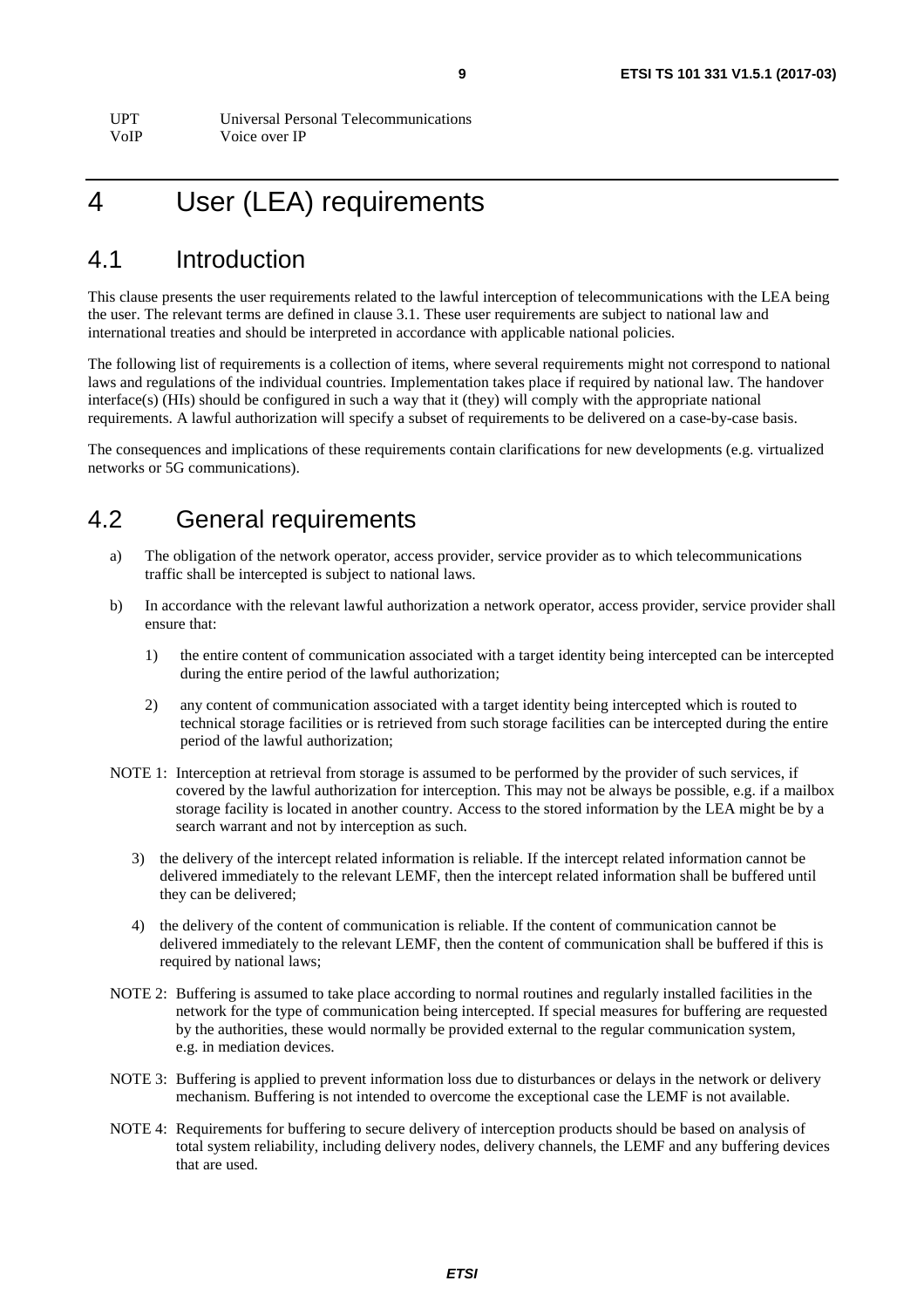- <span id="page-9-0"></span>5) the network operator, access provider, service provider shall not monitor or permanently record the results of interception.
- c) The ability to intercept telecommunications shall be provided relating to the interception subjects operating permanently within a telecommunications system (e.g. a subscriber or account).
- d) The ability to intercept telecommunications shall be provided relating to the interception subjects operating temporarily within a telecommunications system (e.g. a visiting mobile subscriber or a visiting subscriber using an access network to a home service). A visited network shall be able to process the interception of all services without home network assistance or visibility, using the identifiers provided by an LEA.
- e) The results of interception relating to a target service shall be provided by the network operator, access provider, service provider in such a way that any telecommunications that do not fall within the scope of the lawful authorization shall be excluded by the network operator, access provider and service provider.
- NOTE 5: It is assumed that the intercepting system exercises best effort to exclude non-authorized interception patterns (e.g. transferred communication).
- f) All results of interception provided at the handover interface shall be given a unique identification relating to lawful authorization.
- g) The LI requirements are not limited to communication of individuals. The LI requirement also applies to devices in IoT including CIoT.
- NOTE 6: Information used for the IRI is expected to be part of standard network signalling procedures. No additional signalling is expected for the IRI.

#### 4.3 Result of interception

The network operator, access provider or service provider shall, in relation to each target service:

- a) provide the content of communication;
- b) remove any service coding or encryption which has been applied to the content of communication (i.e. en clair) and the intercept related information at the instigation of the network operator or service provider;
- NOTE 1: If coding/encryption cannot be removed through means, which are available in the network or service for the given communication, the receiving agencies should be provided with keys, etc. to access the information en clair, see clause 4.3 c).
- c) provide the LEA with any other decryption keys whose uses include encryption of the content of communication, where such keys are available for NWO/SvP/AP;
- d) intercept related information shall be provided:
	- 1) when communication is attempted;
	- 2) when communication is established;
	- 3) when no successful communication is established;
	- 4) on change of status (e.g. in the access network);
	- 5) on change of service or service parameter;
	- 6) on change of location (this can be related or unrelated to the communication or at all times when the apparatus is switched on);
	- 7) when a successful communication is terminated;

NOTE 2: In the present document, service should be taken to include so-called supplementary services.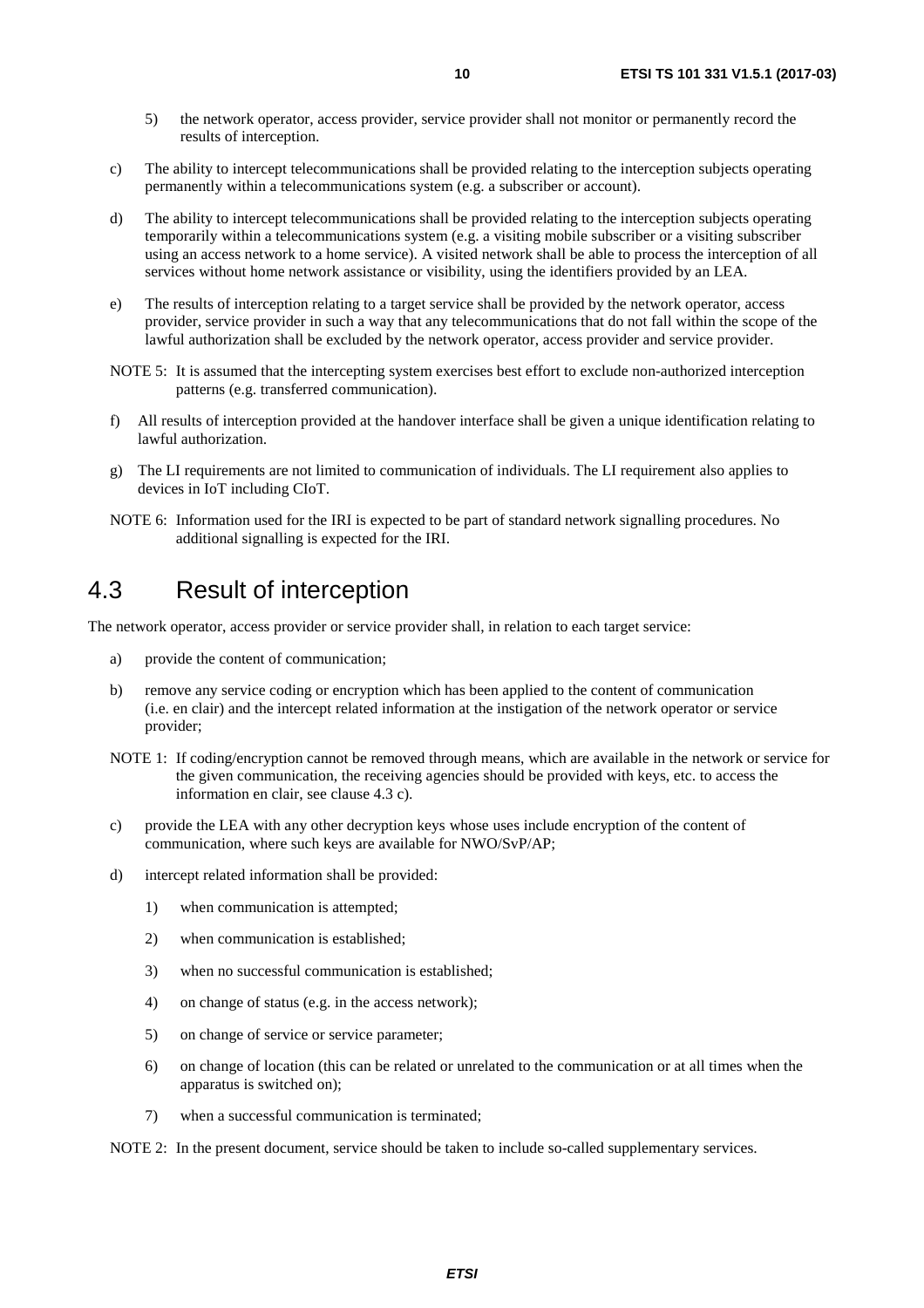- <span id="page-10-0"></span>e) intercept related information shall contain:
	- 1) the identities that have attempted telecommunications with the target identity, successful or not;
	- 2) identities used by or associated with the target identity;
	- 3) details of services used and their associated parameters;
	- 4) information relating to status;
	- 5) time stamps;
- f) the conditions mentioned above also apply to multi-party or multi-way telecommunication if and as long as the target identity participates.

#### 4.4 Location information

An LEA may request location information relating to locations, in a number of forms:

- a) the current geographic, physical or logical location of the target identity, when telecommunications activity (involving communication or a service) is taking place;
- b) the current geographic, physical or logical location of the target identity, irrespective of whether telecommunications activity (involving communication or a service) is taking place or not;
- c) the current geographic, physical or logical location of an identity temporarily associated with a target service because of successful telecommunication or an unsuccessful attempt to establish telecommunication;
- d) the current geographic, physical or logical location of an identity permanently associated with a target service.

NOTE: This information is expected to be made available from normal network operation.

#### 4.5 Time constraints

- a) A network operator/service provider/access provider shall make the necessary arrangements to fulfil his obligation to enable the interception and delivery of the result of interception from the point in time when the telecommunication installation commences commercial service.
- b) The above requirement applies accordingly to the introduction of modifications to the telecommunication installation or to new operational features for existing telecommunications services to the extent of their impact on existing interception capabilities.
- NOTE 1: It is a national implementation (issue for negotiation) whether the operator does this proactively or passively after request of the LEA.
- c) When a lawful authorization is presented a network operator/service provider/access provider shall co-operate immediately.
- NOTE 2: If a lawful authorization is received during an ongoing call, depending on the intercept implementation, some operational problems might be experienced.
- d) After a lawful authorization has been issued, provision of the results of interception of a target identity shall proceed on a real-time or near real-time basis. In the case of near real-time the LEA should be able to force real-time (by means of emptying any buffers involved) if necessary.

#### 4.6 Non-disclosure

#### 4.6.1 Network operator/service provider/access provider

a) Information on the manner in which interception measures are implemented in a given telecommunication installation shall not be made available to unauthorized persons.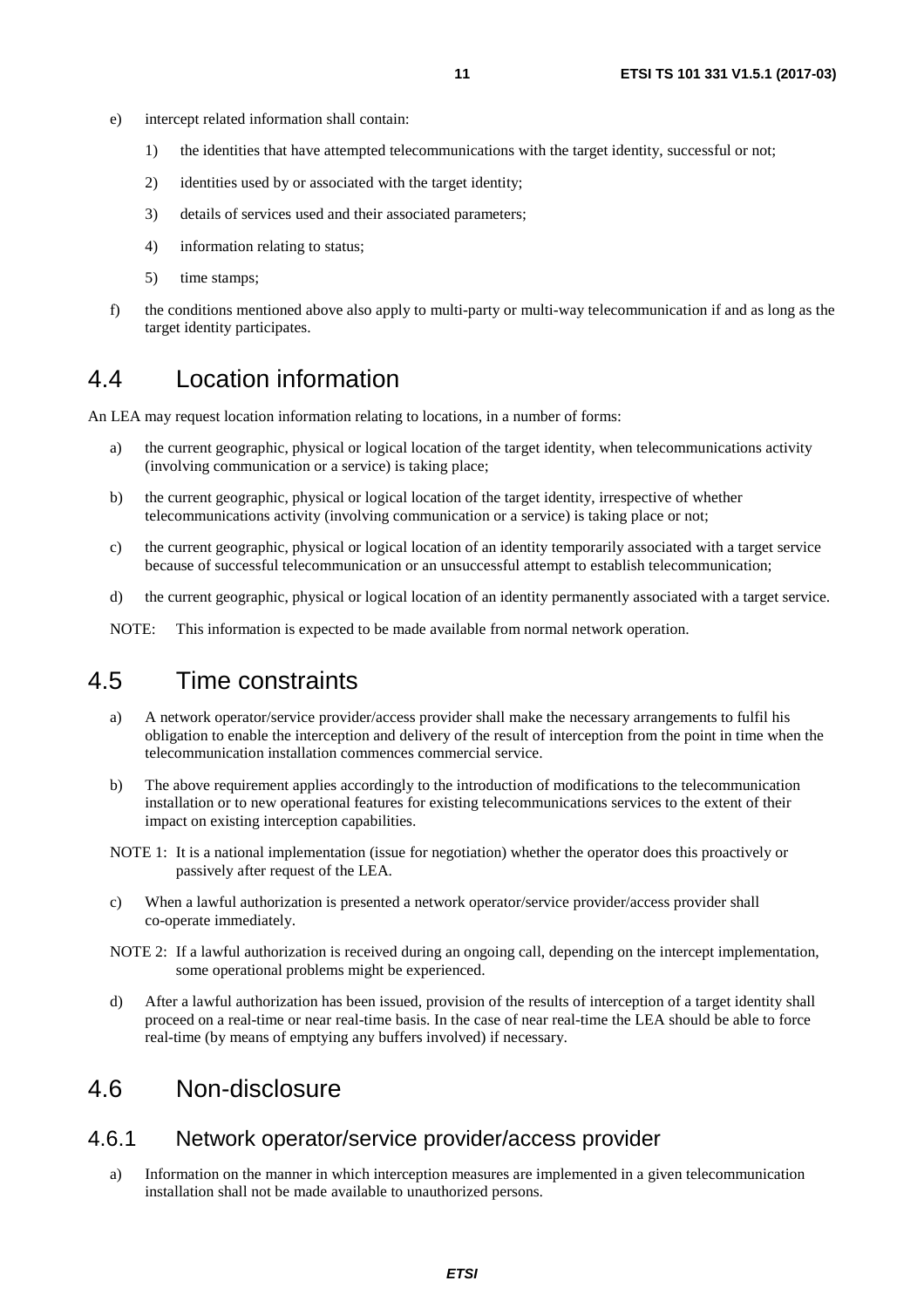<span id="page-11-0"></span>b) Information relating to target identities and target services to which interception is being applied shall not be made available to unauthorized persons.

#### 4.6.2 Manufacturers

The network operator/service provider/access provider shall agree confidentiality on the manner in which interception measures are implemented in a given telecommunication installation with the manufacturers of his technical installations for the implementation of interception measures.

#### 4.7 Information transmission and information protection requirements

The technical arrangements required within a telecommunication installation to allow implementation of the interception measures shall be realized with due care exercised in operating telecommunication installations, particularly with respect to:

- a) the need to protect information on which and how many target identities are or were subject to interception and the periods during which the interception measures were active;
- b) the restriction to a minimum of staff engaged in implementation and operation of the interception measure;
- c) to ensure the clear delimitation of functions and responsibilities and the maintenance of third-party telecommunications privacy, interception and recording shall be carried out in operating rooms accessible only by authorized personnel;
- d) the result of interception shall be delivered through a handover interface;
- e) no access of any form to the handover interface shall be granted to unauthorized persons;
- f) network operators, service providers and access providers shall take all necessary measures to protect the handover interface against misuse;
- g) the result of interception shall only be transmitted to the LEMF as indicated in the lawful authorization when proof of the authority to receive of the LEMF, and proof of the authority to send of the interface, has been furnished;
- h) authentication and proof of authentication which shall be implemented as subject to national laws and regulations;
- NOTE: This can be particularly relevant for material used in evidence. Use of cloud or virtualized technologies may introduce additional threats or challenges to the assurance of evidence. Suggestions for cryptographic mitigations are provided in ETSI TS 103 307 [\[i.2\]](#page-5-0).
- i) if no dedicated routes to the LEMF are used, such proof shall be furnished for each communication set-up;
- j) depending on certain interception cases, LEAs may require confidentiality measures to protect the transmission of the results of such interception. The use of encryption shall be possible;
- k) in order to prevent or trace misuse of the technical functions integrated in the telecommunication installation enabling interception, any activation or application of these functions in relation to a given identity shall be fully recorded, including any activation or application caused by faulty or unauthorized input. The records, which are subject to national regulation, shall cover all or some of:
	- 1) the target identity of the target service or target services concerned;
	- 2) the beginning and end of the activation or application of the interception measure;
	- 3) the LEMF to which the result of interception is routed;
	- 4) an authenticator suitable to identify the operating staff (including date and time of input);
	- 5) a reference to the lawful authorization;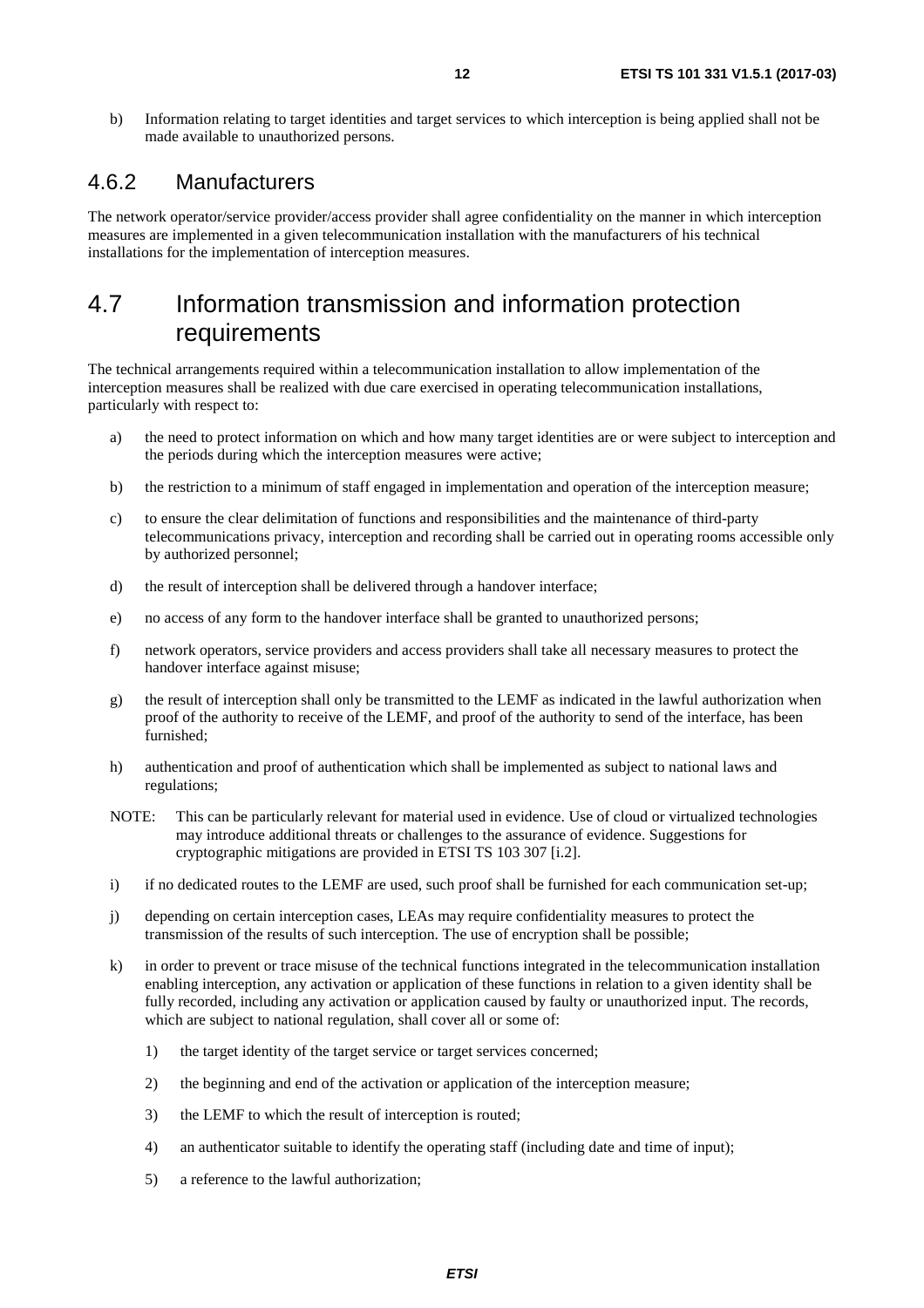<span id="page-12-0"></span>l) the network operator/service provider/access provider shall ensure that the records are tamper-proof and only accessible to specific nominated staff.

#### 4.8 Internal security

The network operator/service provider/access provider shall configure the technical arrangements in his telecommunication installation so as to enable the processing of intercepted material in accordance with applicable national laws within the issuing jurisdiction. Staff enabling the process of interception will be subject to the relevant national security regulations.

Protecting information requires the use of isolation techniques or secure enclaves (e.g. where virtualization or cloud-based solutions are used).

It will require particular attention in virtualization or cloud-based solutions to create and maintain restrictions on staff access in hardware and in software.

#### 4.9 Unchanged state of service, etc.

- a) Interception shall be implemented and operated in such manner that no unauthorized person can detect any change from the unintercepted state.
- NOTE: This requirement is particularly relevant in a virtualized context. The undetectability requirement applies to unauthorized persons with access to the hypervisors running on the host hardware, as well as the providers/vendors of the host hardware.
- b) Interception shall be implemented and operated in such manner that no telecommunicating parties can detect any change from the unintercepted state.
- c) The operating facilities of the target service shall not be altered as a result of any interception measure. The operating facilities of any other service shall not be altered as a result of any interception measure.
- d) The quality of service of the target service shall not be altered as a result of any interception measure. The quality of service of any telecommunications service other than the target service shall not be altered as a result of any interception measure.

#### 4.10 Technical handover interfaces and format requirements

- a) The technical handover interfaces shall provide the results of interception for the entire duration of the interception measure.
- NOTE: If a lawful authorization is received during ongoing communication, depending on the intercept implementation, some operational problems might be experienced.
- b) These handover interfaces need to be implemented in those telecommunication networks for which the interception capability is required by national laws.
- c) The configuration of the handover interface shall ensure that it provides the results of interception.
- d) The configuration of the handover interface shall ensure that the quality of service of the telecommunications traffic provided at the handover interface is not inferior to that offered to the target service for each particular call.
- e) The configuration of the handover interface shall be such that that the transmission to the LEMF of the result of interception provided at the interface can be implemented with standard, generally available transmission paths, protocols and coding principles.
- f) Each interception target shall be uniquely associated with a single instance of the handover interface. This could be achieved by separate channels or the use of identifiers.
- g) The correlation between the content of communication and intercept related information shall be unique.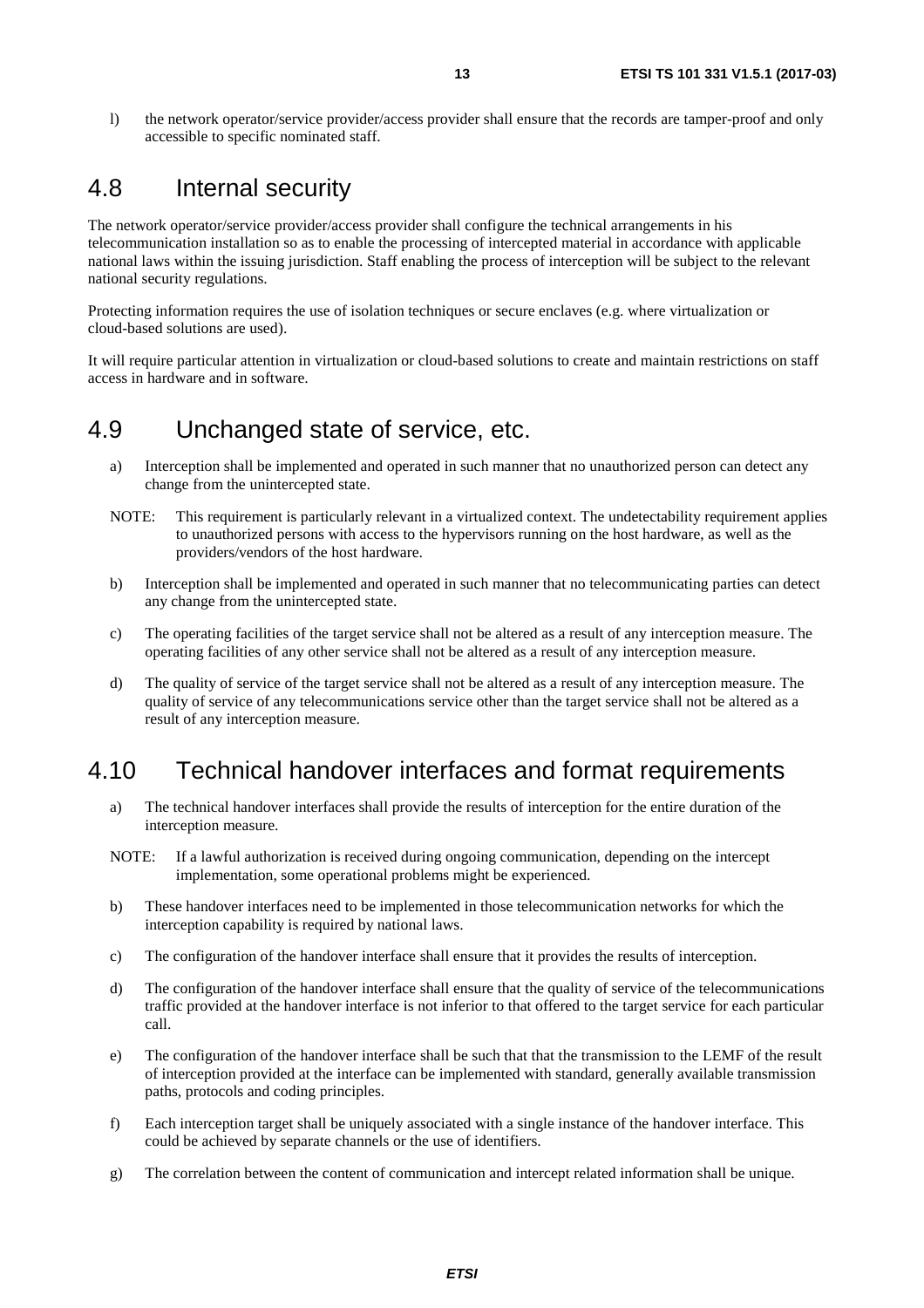- <span id="page-13-0"></span>h) LEAs require that the format for transmitting the intercepted telecommunications to the monitoring facility be a generally available format.
- i) If network operators/service providers/access providers initiate encoding, compression or encryption of telecommunications traffic, LEAs require the network operators/service providers/access providers to provide intercepted telecommunications en clair.
- j) LEAs require network operators/service providers/access providers to be able to transmit the intercepted telecommunications to the LEMF via fixed or switched connections.
- k) The LEMF/LEA will be informed of:
	- 1) the activation of an intercept measure;
	- 2) the deactivation of the intercept measure;
	- 3) any change of the intercept measure;
	- 4) the temporary unavailability of the intercept measure.

#### 4.11 Independence of the network operator, service provider or access provider

- a) A network operator/access provider/service provider shall ensure that the configuration of the installation is such that he can implement and operate each ordered interception measure:
	- 1) without any involvement of third parties; or
	- 2) with the minimum of involvement of third parties if 1) is not practicable.
- b) A service provider or access provider shall ensure that:
	- 1) any network operator whose network is used by the service provider or access provider can co-operate in the provision of interception by the service provider or access provider, if required;
	- 2) any network operator involved in the provision of interception facilities is given no more information relating to operational activities than is strictly necessary to allow authorized target services to be intercepted;
	- 3) no other service provider or access provider is involved in the provision of interception facilities, unless that service provider or access provider is involved in the co-operative provision of service;
	- 4) any service provider or access provider involved in the co-operative provision of interception facilities is given no more information relating to operational activities than is strictly necessary to allow authorized target services to be intercepted.
- c) A CSP shall not rely on another CSP or jurisdiction to ensure LI activity can occur. For example, a serving network shall not share LI target identities with a home network in the case of roaming or vice versa.
- d) In the majority of cases, national regulation shall require LI activity is performed entirely within a particular legal jurisdiction.
- e) There is a general requirement of LEAs that services provided to their home countries from technical facilities outside those home countries can be intercepted, as if they had been provided from the home country.
- NOTE: A draft set of requirements addressing this specific case is given in clause E.3.

#### 4.12 Temporary obstacles to transmission

a) When transmission to the LEMF of the content of communication is, in exceptional cases, not possible the remainder of the results of interception (e.g. intercept related information) shall nevertheless be provided to the LEA (see also clause 4.3, item d).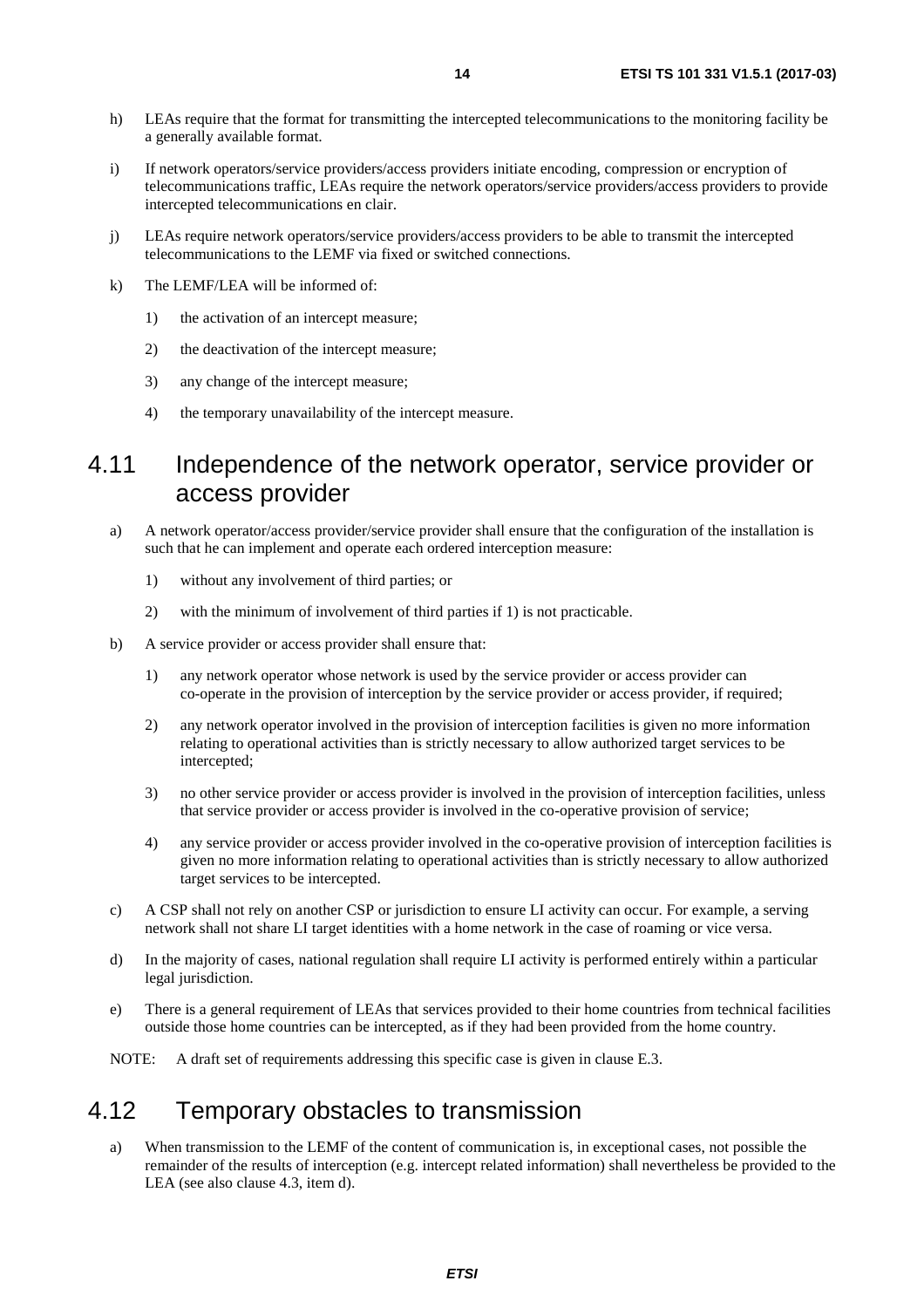<span id="page-14-0"></span>b) Prevention of the interception of the content of communication is not permitted.

#### 4.13 Identification of the identity to be intercepted

- a) Where the special properties of a given service, and the justified requirements of the LEAs, necessitate the use of various identifying characteristics for determination of the traffic to be intercepted, the network operator/service provider/access provider shall ensure that the traffic can be intercepted on the basis of these characteristics.
- b) The identifiers for the determination of a target can be:
	- 1) the network access identifier;
	- 2) the equipment identifier; or
	- 3) the service level identifier.
- c) The CSP shall be able to perform interception based on long term or permanent identifiers associated with a target's network access, service or equipment, as identified by the LEA. To achieve interception, the CSP may need to translate these into further associated identifiers, in order to identify the data to be intercepted.
- NOTE: LEAs will continue to need to specify the target of interception using long-term identifiers, such as IMEI or IMSI, even if the network uses other derived or temporary identifiers to identify the correct traffic due to the concealment of long-term identifiers for privacy reasons
- d) In each case the characteristics shall be identifiable without unreasonable effort and shall be such that they allow clear determination of the traffic to be intercepted.

#### 4.14 Multiple interception measures

- a) The network operator/service provider/access provider shall ensure that more than one interception measure can be operated concurrently for one and the same identity. Multiple interceptions may be required for a single target service to allow monitoring by more than one LEA. The maximum number of simultaneous interceptions against the same interception subject is network specific and should be defined (by national law, in general three seems to be enough).
- b) If multiple interceptions are active, network operators/service providers/access providers shall take precautions to safeguard the identities of the monitoring agencies and ensure the confidentiality of the investigations.
- c) The multiple interception measures may require information according to different lawful authorizations.
- d) The arrangements made in a network for the technical implementation of interception measures shall be set up, according to requirements, and configured so as to enable the elimination, without undue delay, of potential bottlenecks in a regional or functional part of that network when several interception measures are operated concurrently.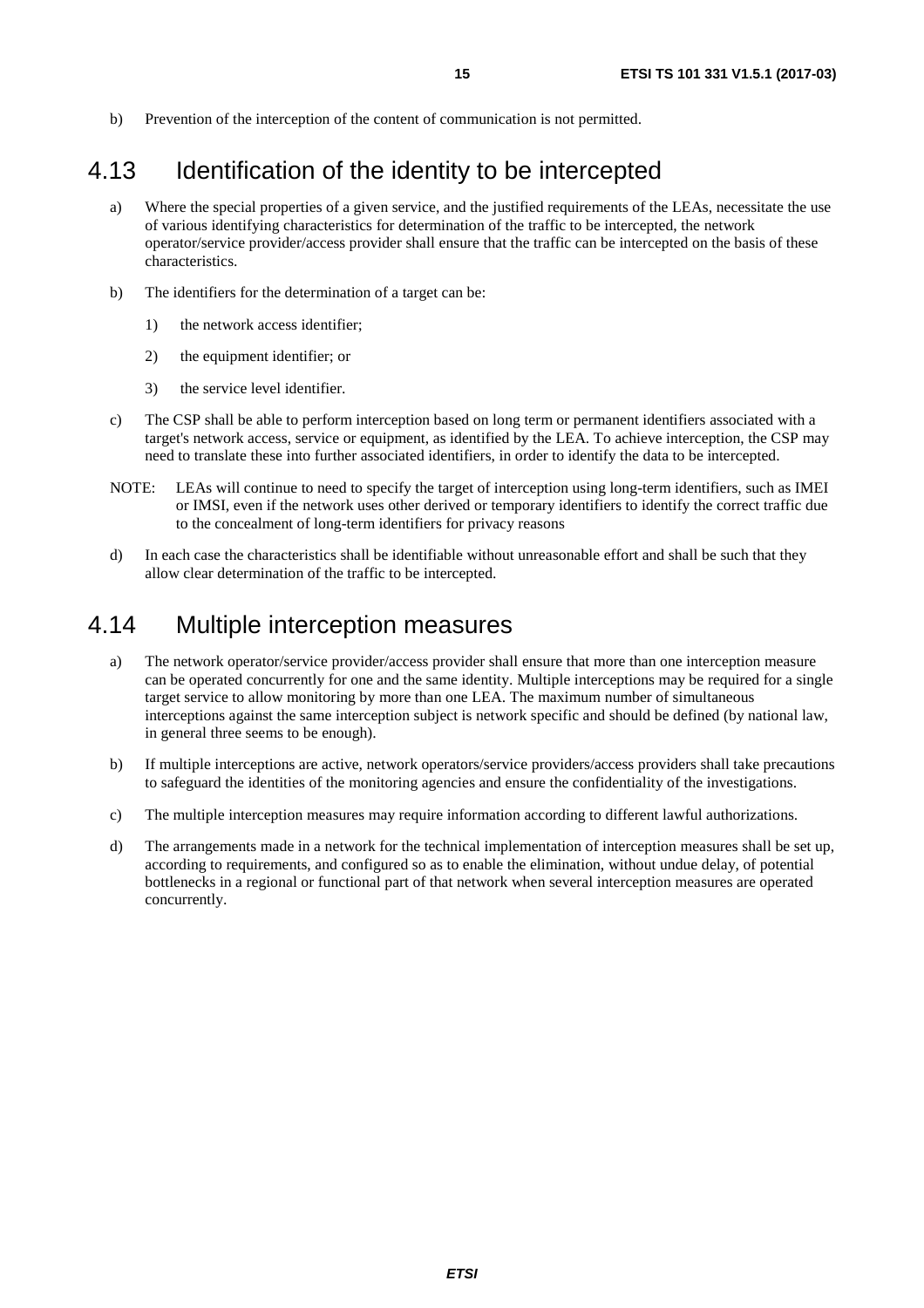### <span id="page-15-0"></span>Annex A (normative): Detailed Requirements of Law Enforcement Agencies for Circuit Switched oriented telecommunications Networks and Services

# A.0 Introduction

This annex consists of the requirements detailed for circuit switched oriented telecommunications networks and services.

### A.1 Details on clause 4.3, item d)

- d) The network operator, service provider or access provider, shall in relation to each target service provide intercept related information:
	- 1) when a call set-up is attempted;
	- 2) when a call is established;
	- 3) when no successful call is established (when a call attempt fails);
	- 4) on change of status (e.g. in the access network);
	- 5) on change of service or service parameter (e.g. activation of call forwarding);
	- 6) on change of location;
	- 7) when a successful call is terminated.

### A.2 Details on clause 4.4

NOTE: This information is expected to be made available from normal network operation. An example of geographic location might be a cell identity in mobile networks, an example of physical location might be a subscriber access number in a fixed network and an example of a logical location might be a UPT number associated with a physical location.

# A.3 Details on clause 4.7, items i) and j)

The technical arrangements required within a telecommunication installation to allow implementation of the interception measures shall be realized with due care exercised in operating telecommunication installations, particularly with respect to:

- i) where switched lines to the LEMF are used, such proof shall be furnished for each call set-up;
- j) depending on certain interception cases (e.g. satellite interception), LEAs may require confidentiality measures to protect the transmission of the results of such interception. The use of encryption shall be possible.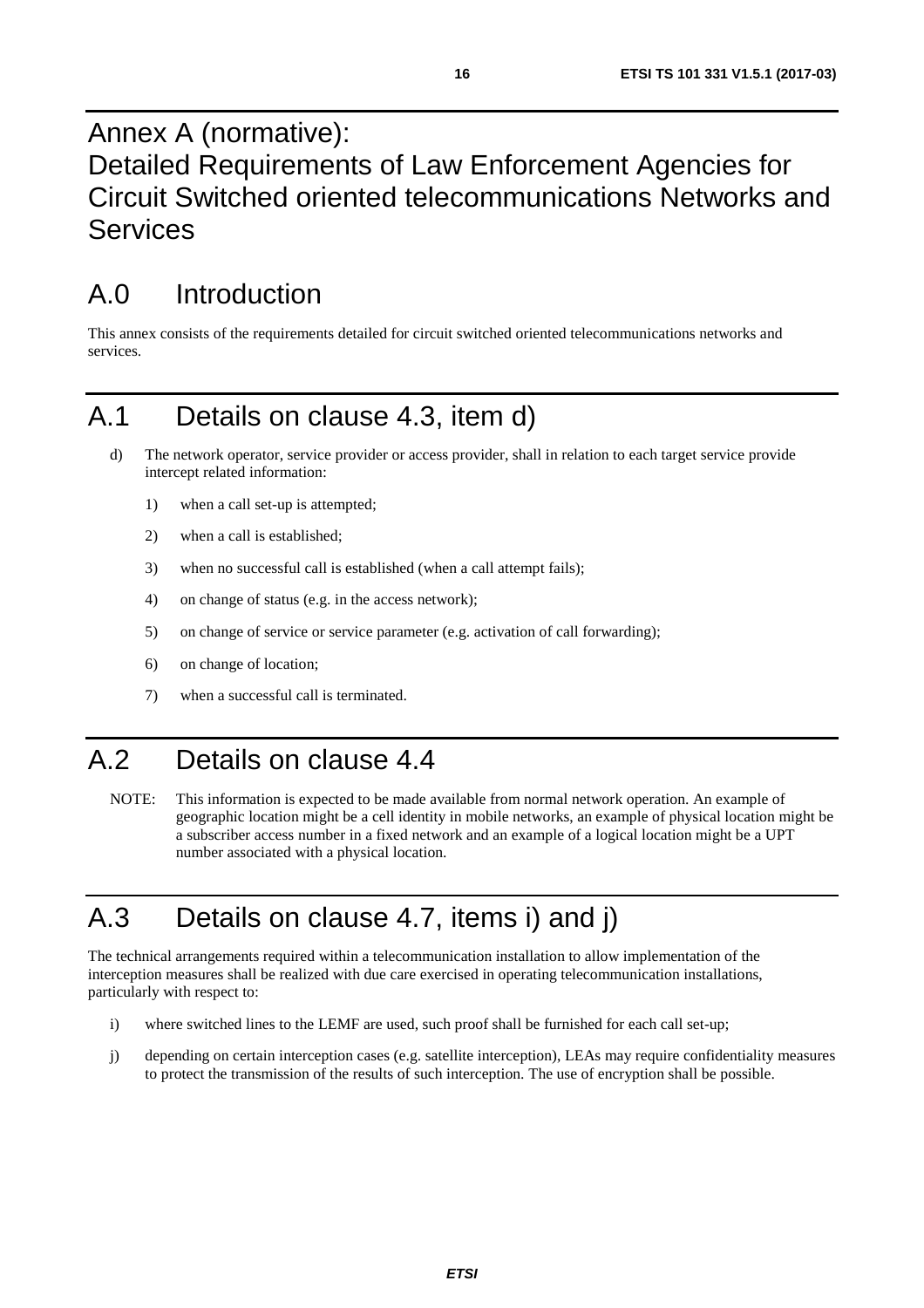### <span id="page-16-0"></span>A.4 Details on clause 4.10, items a) and h)

- a) The technical handover interfaces shall provide the results of interception for the entire duration of the interception measure.
- NOTE 1: If a lawful authorization is received during an ongoing call, depending on the intercept implementation, some operational problems might be experienced.
- h) LEAs require the content of communication to be provided across the handover interface in an agreed format:
	- 1) the content of communications relating to two communicating parties is placed in two separate telecommunications channels (also known as stereo mode);
	- 2) other configurations appropriate to the target service concerned.
- NOTE 2: Migration of the installed base might lead to a national requirement to support mono mode (instead of stereo) for a certain period.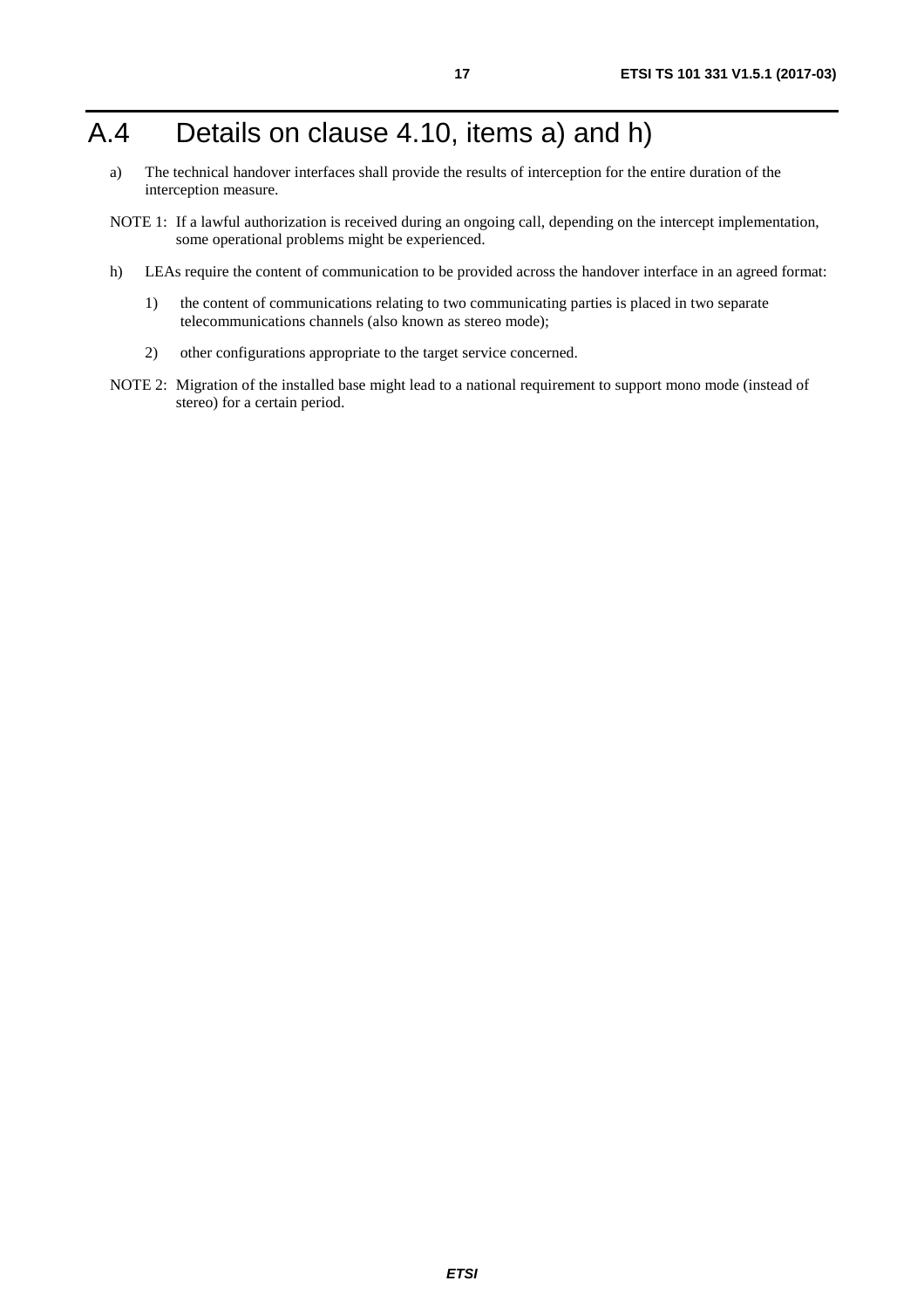### <span id="page-17-0"></span>Annex B (normative): Detailed Requirements of Law Enforcement Agencies for Packet oriented telecommunications Networks and Services

### B.0 Overview

This annex consists of the requirements specific for packet oriented telecommunications networks and services.

These requirements will be used to derive specific packet network and or service requirements and furthermore to standardize handover interfaces.

The requirements described in this part are focussing on packet-oriented networks and services.

Although most packet networks or service will be based on IP the requirements will also apply to X.25 and other networks or services. For the handover interface the option of tunnelling e.g. X.25 on IP is considered to be an usual approach.

In the telephony networks a migration from analogue to digital has taken place. This migration went from the higher network levels (trunks and switches) to the subscriber lines. A second wave in these networks is the move from circuit switched to packet switched. The present document will take this wave also in account (e.g. VoIP, TISPAN).

Packet oriented access techniques fixed (e.g. dial in, ADSL, cable modems) and mobile (e.g. GPRS, UMTS, and mobile satellite systems) will be covered by the present document.

### B.1 Details on clause 4.3, items d) and e)

The network operator, access provider or service provider shall, in relation to each target service:

- d) Intercept related information shall be provided:
	- 1) when an access network attach/detach is attempted;
	- 2) when an access network attach/detach is established;
	- 3) when no successful access network attach/detach is established;
	- 4) when a service attach/detach is attempted;
	- 5) when a service attach/detach is established;
	- 6) when no successful service attach/detach is established;
	- 7) on change of status (e.g. in the access network);
	- 8) on change of service or service parameter;
	- 9) on change of location (this can be related or unrelated to the communication or at all times when the apparatus is switched on).
- NOTE 1: In the present document, service should be taken to include so-called supplementary services of access networks.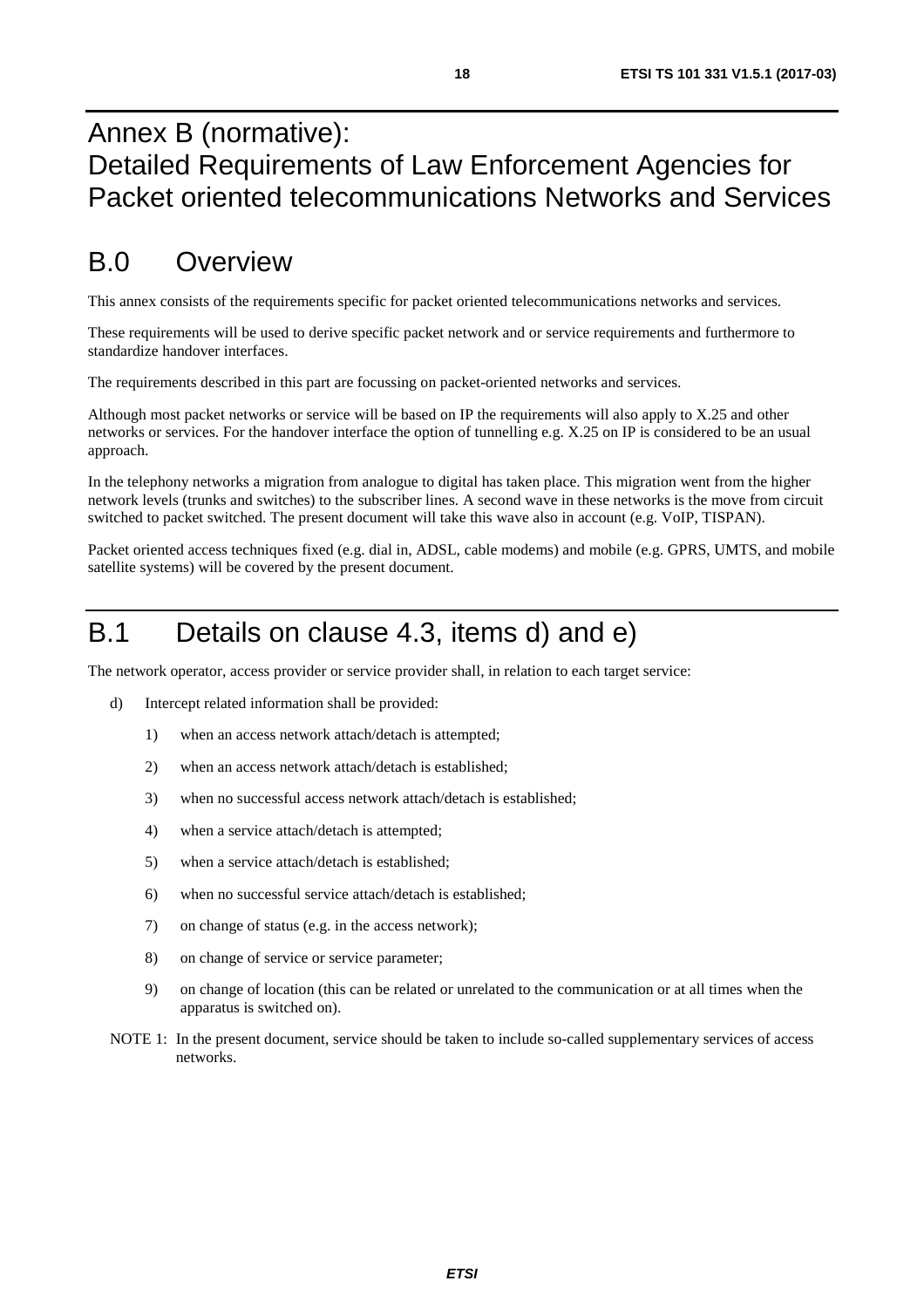- <span id="page-18-0"></span>e) Intercept related information shall contain:
	- 1) the identities that have attempted telecommunications with the target identity, successful or not;
	- 2) identities used by or associated with the target identity (e.g. dial in calling line number and called line number, access server identity);
	- 3) details of services used and their associated parameters;
	- 4) information relating to status;
	- 5) timestamps.
- NOTE 2: To avoid a need for IRI reports per datagram exchange (e.g. packet) the target communication and the delivery of this communication to the LEMF has to have very little time difference.
- EXAMPLE: In the case of GPRS, IRI reports need to (at least) be sent at attach/detach (attempts) to the network, PDP-context activation/deactivation or location updates.

#### B.2 Details on clause 4.4

An LEA may request location information relating to locations, in a number of forms:

- a) the current geographic, physical or logical location of the target identity, when telecommunications activity (involving a datagram exchange or a service) is taking place;
- b) the current geographic, physical or logical location of the target identity, irrespective of whether telecommunications activity (involving a datagram exchange or a service) is taking place or not;
- c) the current geographic, physical or logical location of an identity temporarily associated with a target service because of successful telecommunication or an unsuccessful attempt to establish telecommunication;
- d) the current geographic, physical or logical location of an identity permanently associated with a target service.

### B.3 Details on clause 4.7, item i)

i) If no dedicated routes to the LEMF are used, such proof shall be furnished for each set-up of a datagram exchange.

### B.4 Details on clause 4.10, item a)

- a) The technical handover interfaces shall provide the results of interception for the entire duration of the interception measure.
- NOTE: If a lawful authorization is received during an ongoing datagram exchange, depending on the intercept implementation, some operational problems might be experienced.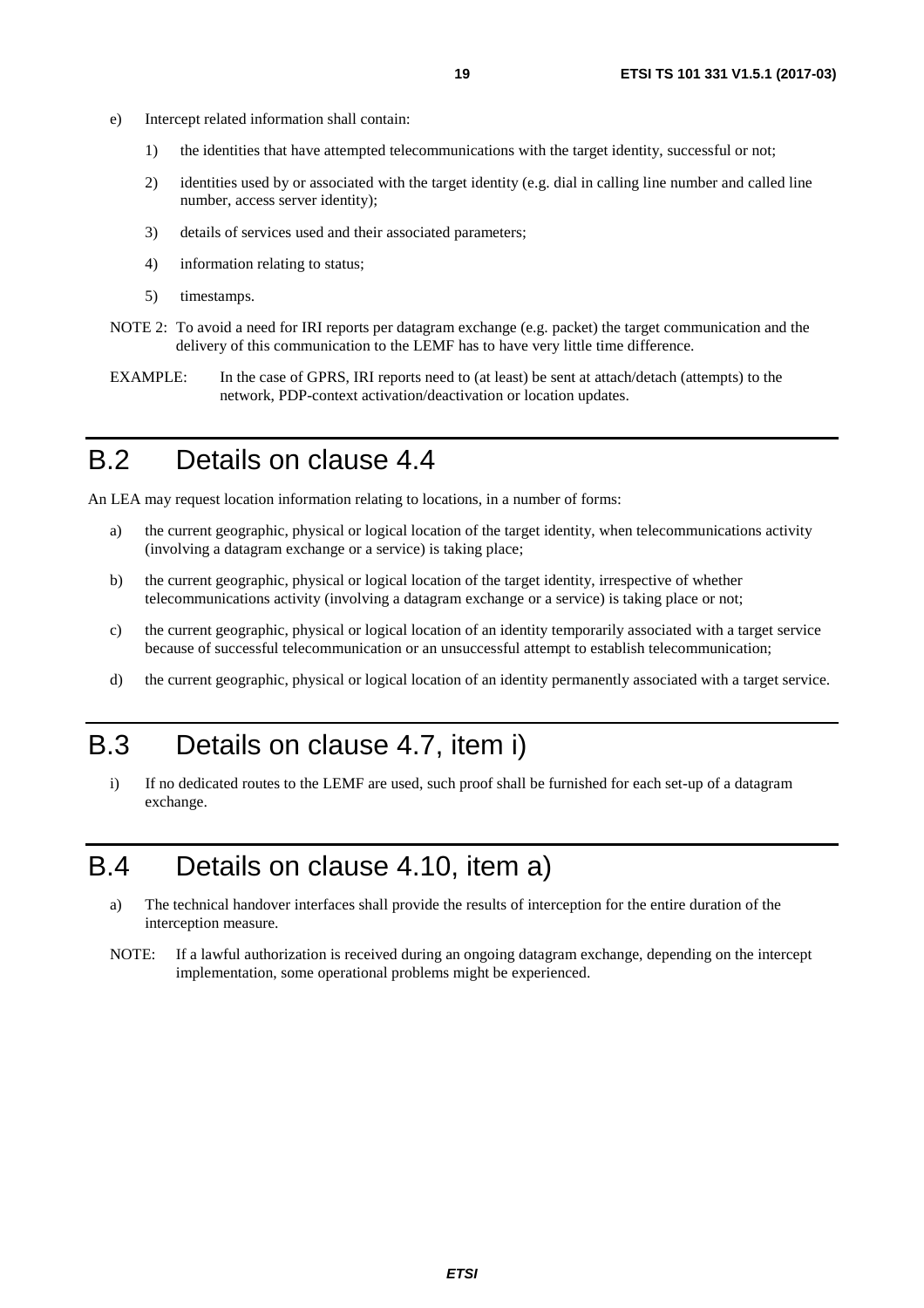### <span id="page-19-0"></span>Annex C (normative): Advanced Services

Growing integration of Internet type of services/applications into telecommunication networks and services could give ambiguity on what services are expected to be interceptable.

Telecommunication services offered to subscribers in the marketplace as individual services are required to have an interception capability. These services can be broken down into peer-to-peer services and communication services supported by a provider. A carrier is not expected to be able to understand or perform analysis on peer-to-peer services which do not utilize service capabilities offered by a provider. However, any communication service offered by a carrier, including those that are used to support peer-to-peer services should be interceptable by the carrier.

In those cases where the interception in the access does not provide all information additional LI functions are necessary.

Individual countries may have a different approach to interception of these services dependent on their own legislative provisions.

A list of events that are of interest to law enforcement has been provided in annex D for voice and messaging services. Not all events apply to all services and the specific availability of these messages will depend on what capabilities a carrier provides to its subscribers. The remote access to a message server is telecommunication and therefore an integral part of the service.

The combination of services can lead to even new services. The example list in annex D is not limiting but should be used to give guidance on the interception requirements for new services. The requirements in this annex with the examples in annex D are not new requirements but explanations of the requirements in relation to some services.

The word "call" is also used for the message flow.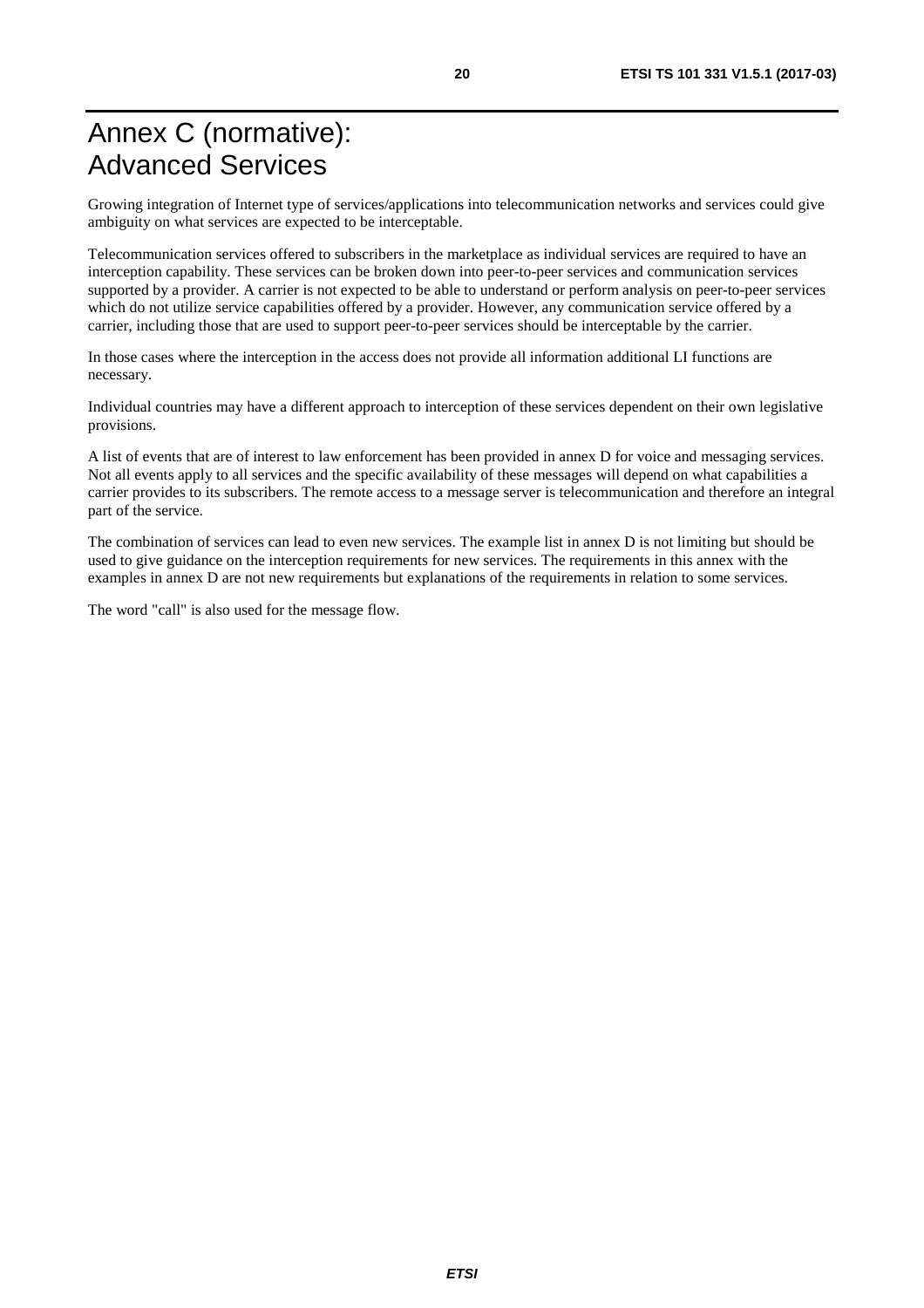### <span id="page-20-0"></span>Annex D (informative): Examples of Advanced Services

### D.0 Introduction

The events in this annex are examples of events that should be delivered, when reasonably available, as CC and IRI if a target is intercepted. This is not an exhaustive list.

### D.1 General Capabilities

#### D.1.1 Registration/Authorization Events

Law Enforcement has identified the need to intercept and report the following registration and authorization events:

- Address Registration;
- Address De-registration;
- Mobility Authorization;
- Mobility De-authorization.

#### D.1.2 Communication Content Events

Law Enforcement has identified the need to intercept and report the following communication content:

- Content Delivery Start;
- Content Delivery Change;
- Content Delivery Stop;
- Content Unavailable.

#### D.1.3 Feature Management Events

Law Enforcement has identified the need to intercept and report the following feature management:

- Feature Activation;
- Feature Deactivation;
- Feature Configuration.

#### D.1.4 Interception Status Events

Law Enforcement has identified the need to intercept and report the following interception status:

- Interception Activation;
- Interception Continuation;
- Interception Change;
- Interception Deactivation.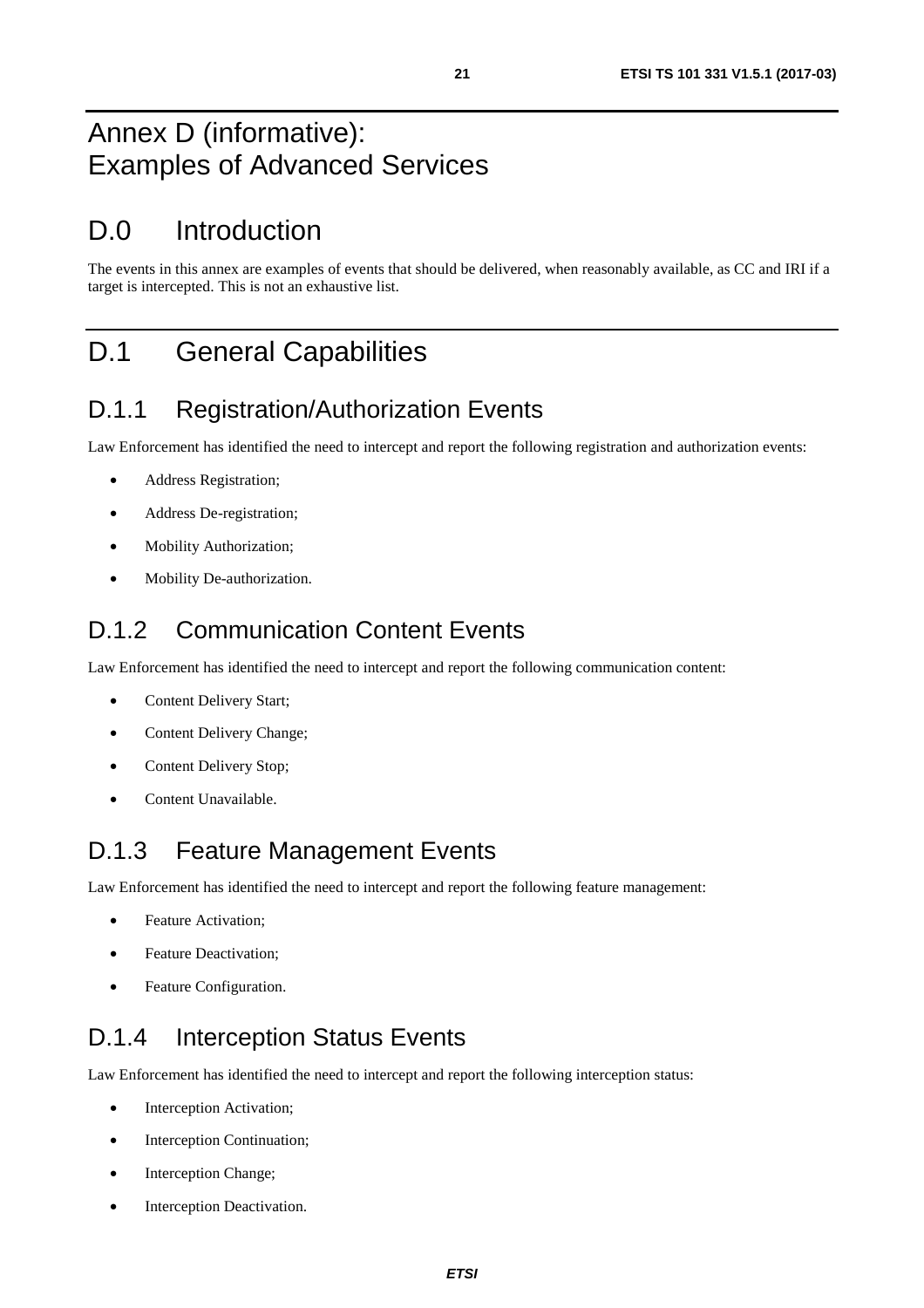## <span id="page-21-0"></span>D.2 Voice Capabilities

#### D.2.1 Call Management Events

Law Enforcement has identified the need to intercept and report the following call management:

- Call Origination;
- Call Termination Attempt;
- Call Answer;
- Call Release;
- Address Resolution;
- Call Admission Control;
- Media Modification;
- Signalling Events;
- Subject Signalling;
- Network Signalling;
- Post dialled digits.

#### D.2.2 Feature Use Events

Law Enforcement has identified the need to intercept and report the following feature use:

- Call Redirection;
- Party Hold;
- Party Retrieve;
- Party Join;
- Party Drop;
- Call Merge;
- Call Split.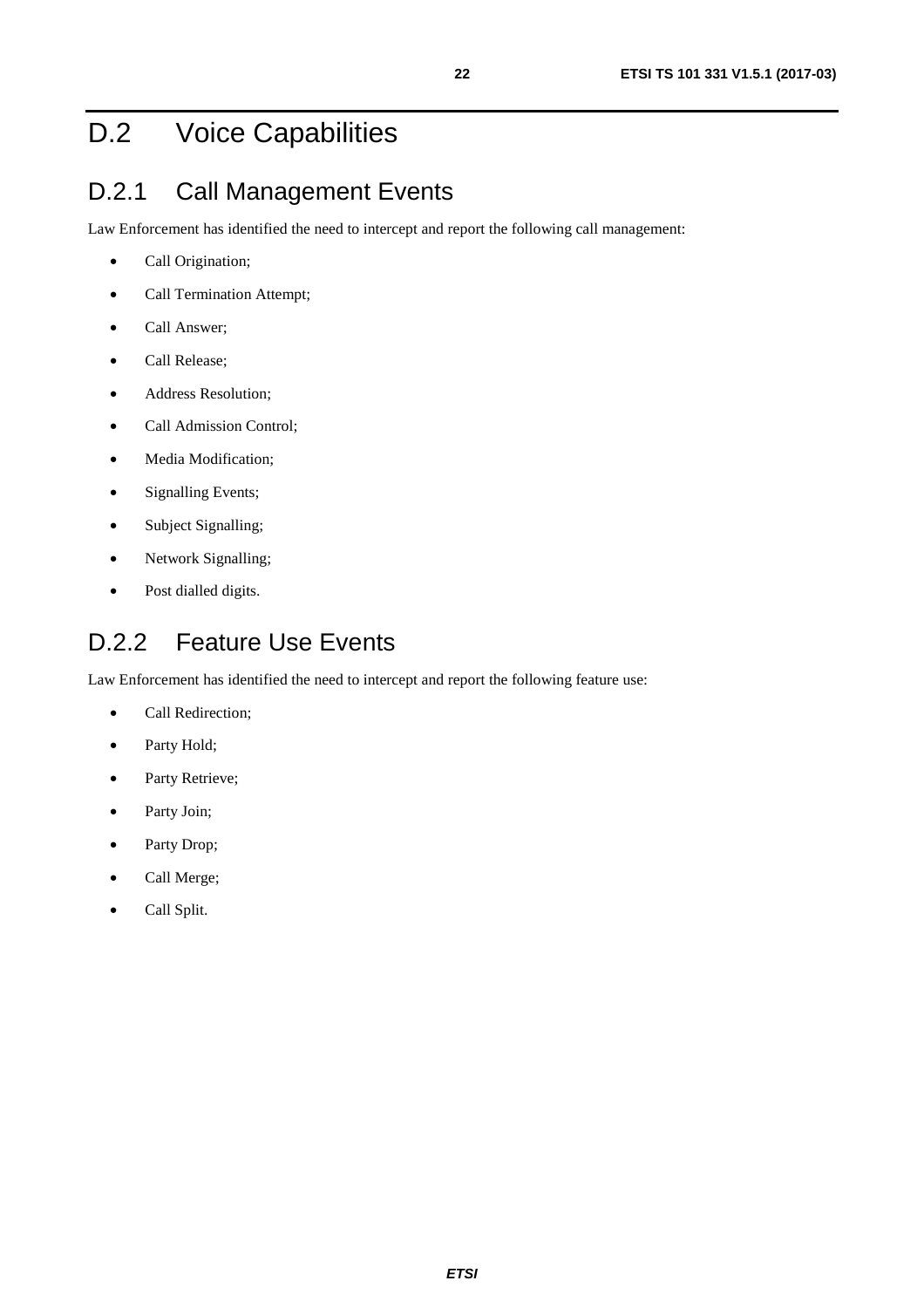## <span id="page-22-0"></span>D.3 Messaging Capabilities

#### D.3.0 Introduction

Message events could be accessed remote and handled on a server.

### D.3.1 Message Creation Events

Law Enforcement has identified the need to intercept and report the following message creation events:

- Creation of message;
- Storing as draft message;
- Retrieving stored draft message;
- Sending of message;
- Deletion of draft message.

#### D.3.2 Message Reception Events

Law Enforcement has identified the need to intercept and report the following message reception events:

- Reception of message;
- Opening of message;
- Storing of message;
- Retrieving stored message;
- Deletion of message;
- Replying/forwarding message.

#### D.3.3 Automatic welcome or reply message management

Law Enforcement has identified the need to intercept and report the following Automatic welcome or reply message management events:

- Creation of automatic message;
- Modification of automatic message;
- Deletion of automatic message;
- Creation of condition for automatic message;
- Modification of condition for automatic message;
- Deletion of condition for automatic message.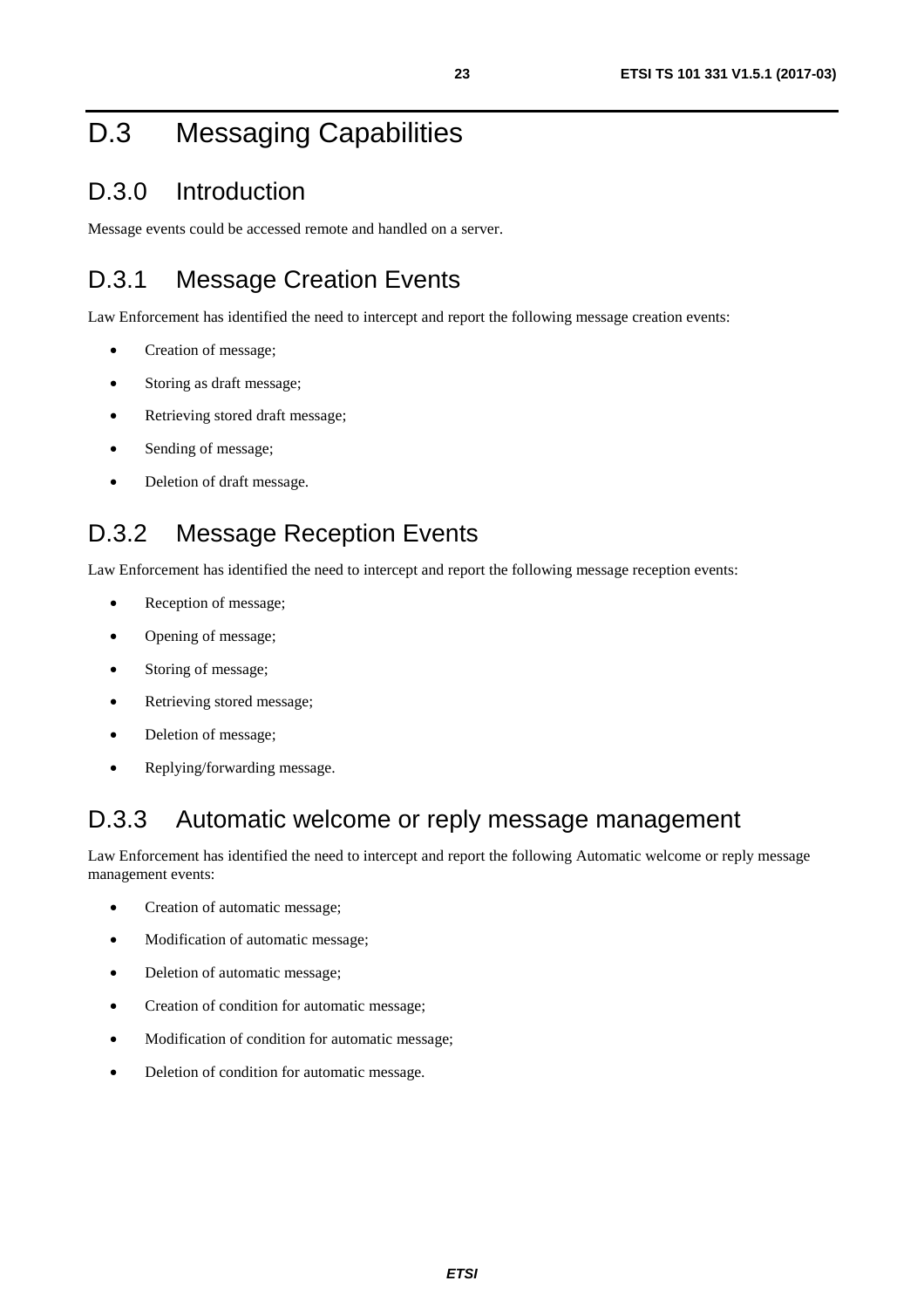### <span id="page-23-0"></span>Annex E (informative): Explanatory diagrams

# E.0 Introduction

The diagrams provided in this annex are intended to be illustrative of the abstractions employed, and are not intended to limit the scope of the present document.

### E.1 General network arrangements

The general arrangement for a network which is capable of providing interception facilities is as shown in figure E.1.



NOTE: An optional mediation device within the network may be required to convert the information according to national laws.

#### **Figure E.1: General network arrangements for interception**

Information relating to some target service is collected within the network at an interception interface. This information is then passed to an optional buffer, depending on specific circumstances, and then to a handover interface. From the handover interface information is then passed to the LEMF.

The information collected includes some or all of:

- the content of communication;
- communication associated data;
- service associated data:
- location information.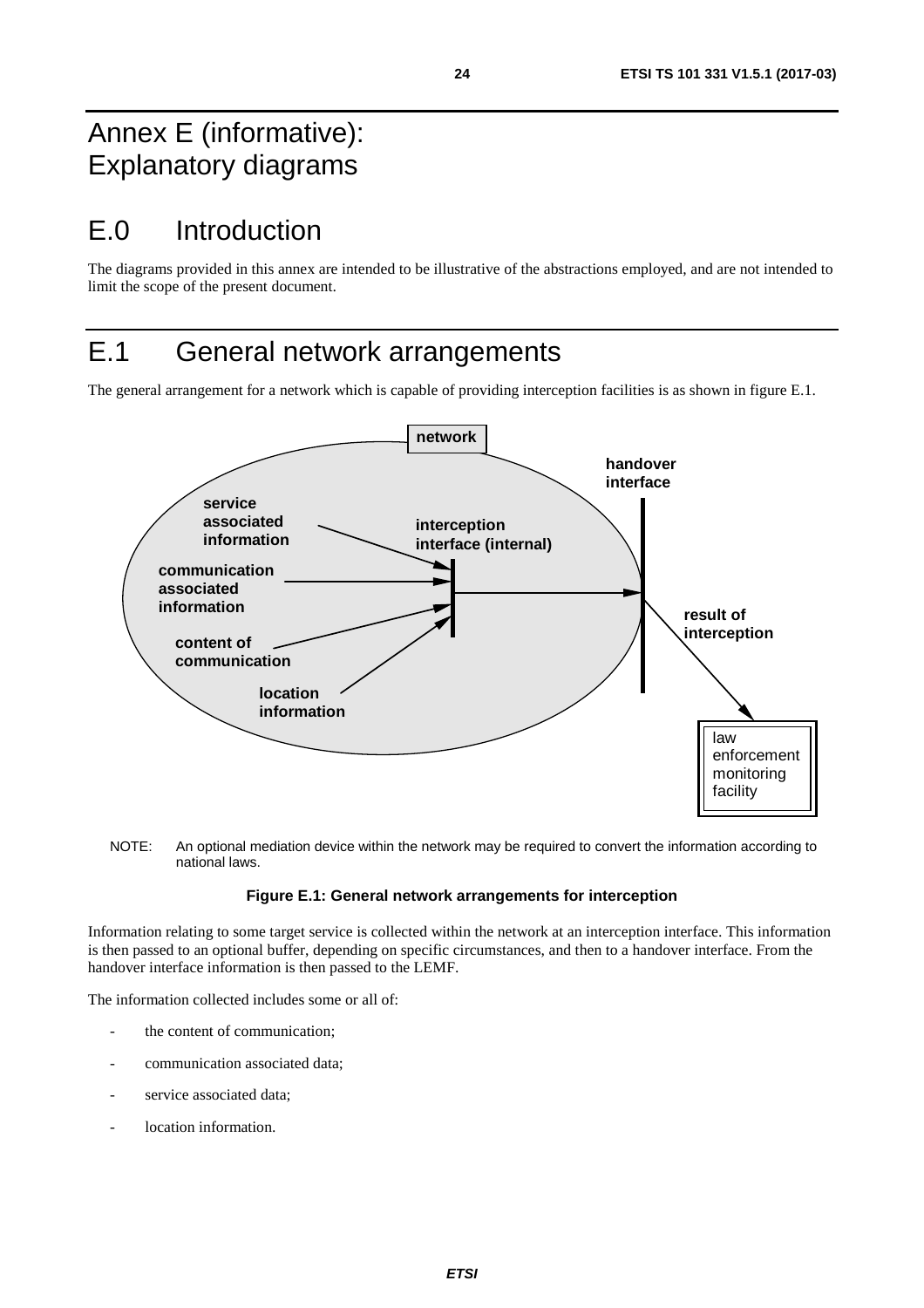# <span id="page-24-0"></span>E.2 Service providers

A service provider is an entity which takes advantage of the connectivity offered by a network provider to offer some service which the network's connectivity on its own is otherwise incapable of providing. Depending on circumstance, a service provider may be part of the same organization which operates a network or the service provider may belong to a different organization. The service provider relies on the co-operation of the network operator to deliver their service to their customer. The service provider may also provide some services with the assistance of other service providers.

The services which a service provider may offer are essentially unlimited. Possibilities include:

- voice storage services;
- personal numbers;
- card calling services.



**Figure E.2: Service provider relationship to a network operator** 

Figure E.2 shows that, in general, a service provider has no direct access to the content of communications.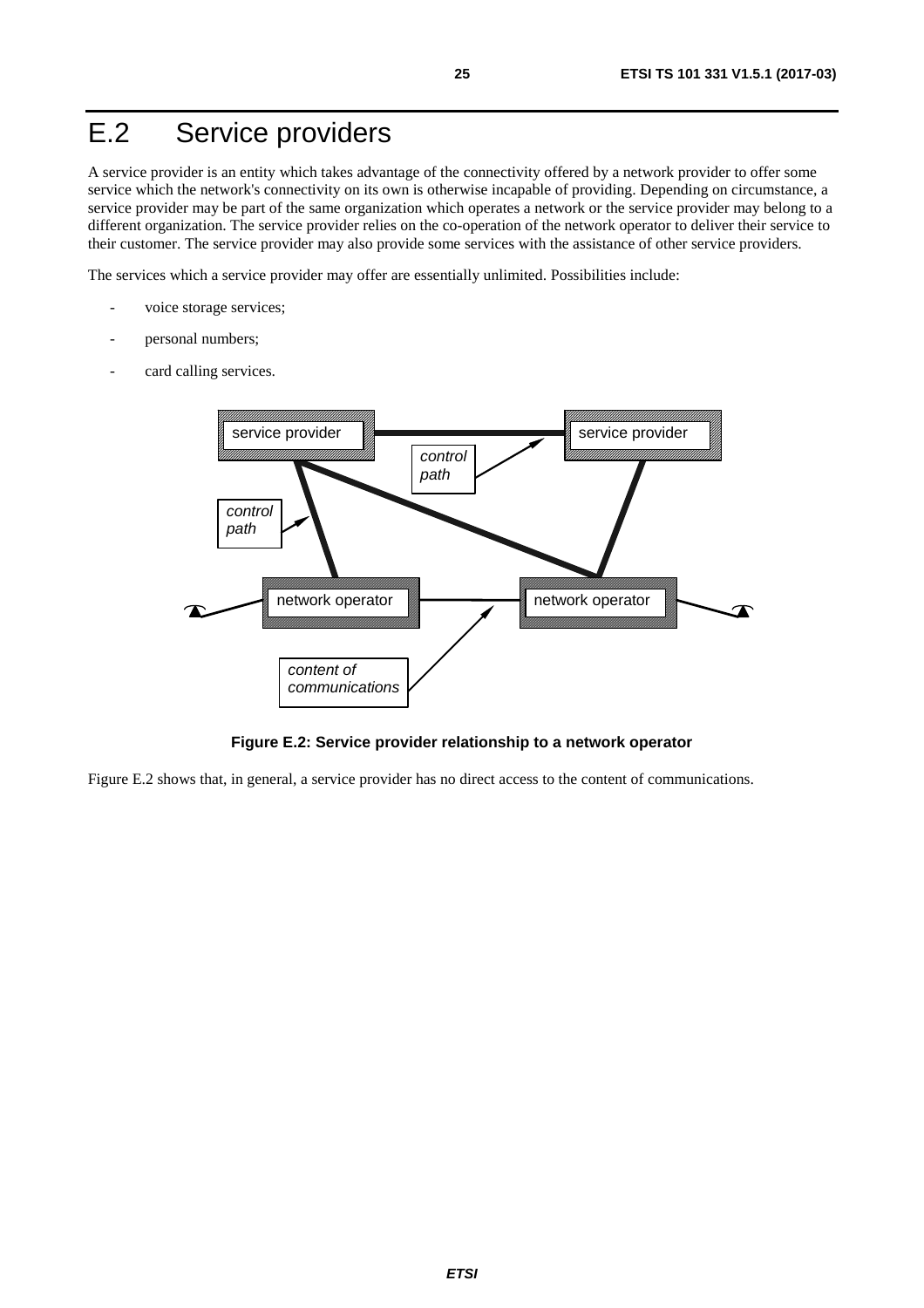# <span id="page-25-0"></span>E.3 Home country service from a foreign territory



**Figure E.3: Home country service, foreign territory switching** 

There may be a service provider involved, either in the home country or in a foreign territory, which need not be the same foreign territory that the switch point is located in.



**Figure E.4: Home country service, home country switching, foreign territory control**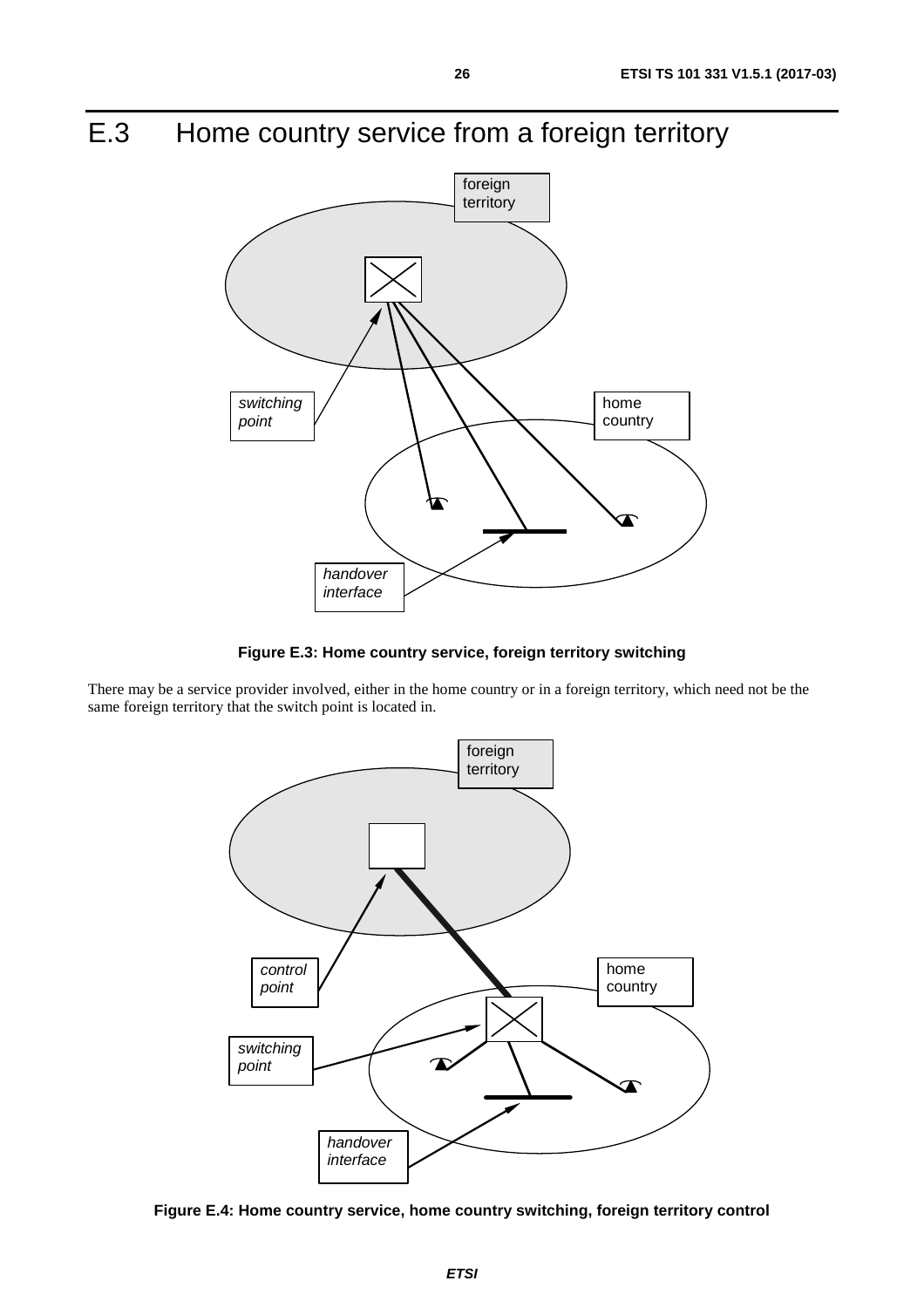### <span id="page-26-0"></span>E.4 Identification of a target service

An LEA is concerned with an interception subject as, generally, a specific person or persons. From the viewpoint of the network operator/service provider/access provider that interception subject employs one or more target services. Associated with the interception subject's use of each target service are one or more target identities. These relationships are shown in figure E.5.



**Figure E.5: Target service identification** 

A single interception subject makes use of three services: A, B and C. When using service A, the interception subject makes use of three identities:  $\mathbf{0} \otimes \mathbf{0}$ . For service B, the interception subject uses identity  $\mathbf{0}$ . For service C, the interception subject uses identity  $\bullet$ .

The target identities for target service A could be three different e-mail addresses. Another target identity could be MSISDN, IMSI or IMEI in a mobile network.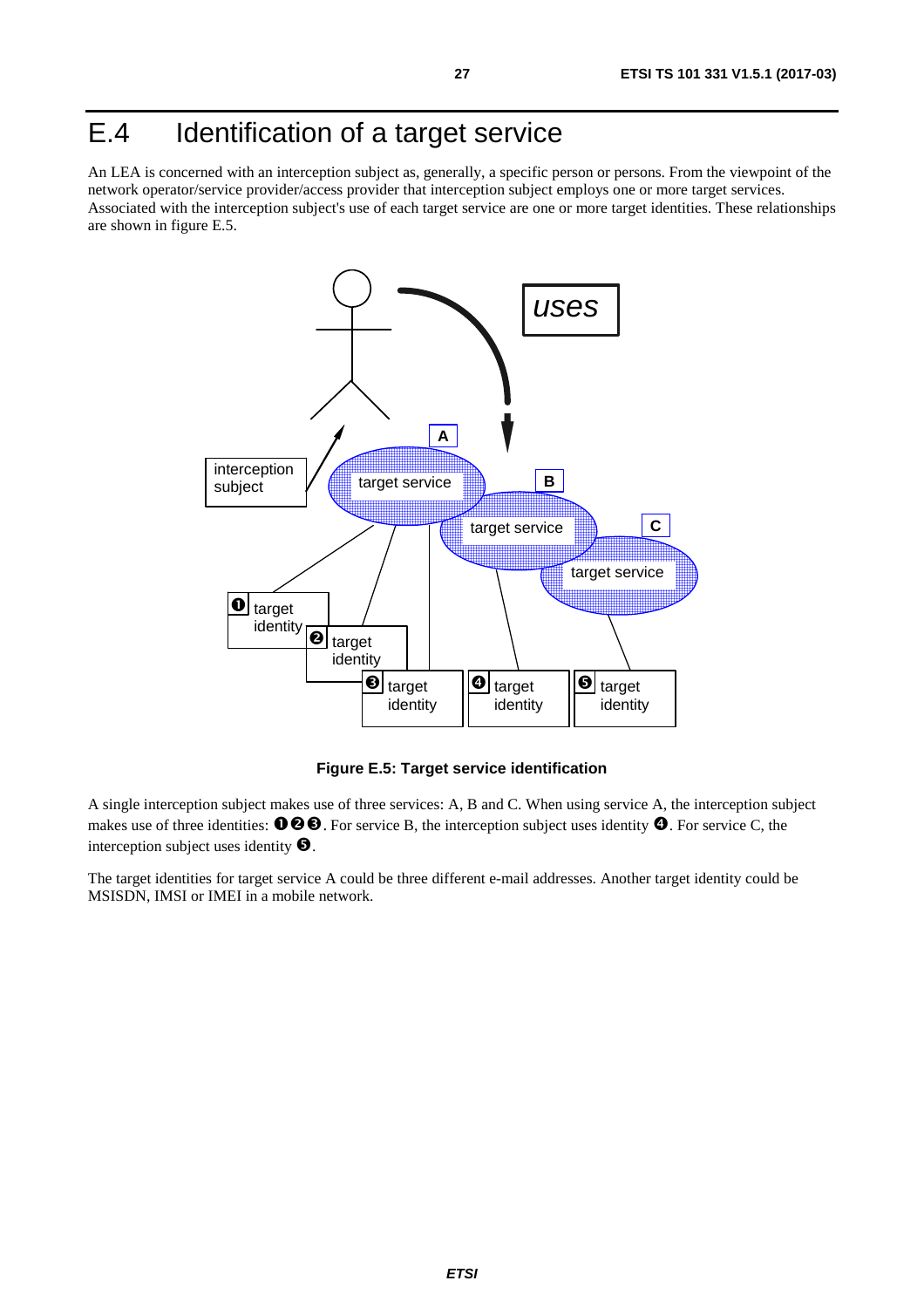### <span id="page-27-0"></span>Annex F (informative): Basic requirements for interception across national frontiers

As the telecommunications market in Europe develops, more services will be provided across national frontiers, using terrestrial or satellite communication links. To address these circumstances further requirements will be necessary. Initial study suggests that at least the following are relevant.

A network operator, service provider or access provider providing service to a home country from a foreign territory including international space above earth including satellite operators and those providing service via satellite facilities has to make arrangements such that:

- a) interception is possible relating to activity of a target identity within a specific national domain;
- b) if the interception interface lies in a foreign territory, then arrangements (both technical and organizational) are made such that interception is possible as if the interception interface were located in the home country;
- c) the act of interception is kept discreet;
- d) any result of interception is kept confidential, possibly by the use of encryption;
- e) any other party involved in the provision of interception facilities is aware of the least detail of operational activities possible;
- f) observation of the networks and services involved will not disclose the act of interception;
- g) observation of the networks and services involved will not disclose the identities involved in any activity relating to interception;
- h) observation of the networks and services involved will not disclose any result of interception;
- i) relating to each home country there has to be a legal entity on whom lawful authorizations can be served.
- NOTE: The above requirements are subject to further review, particularly with regard to questions of extraterritoriality.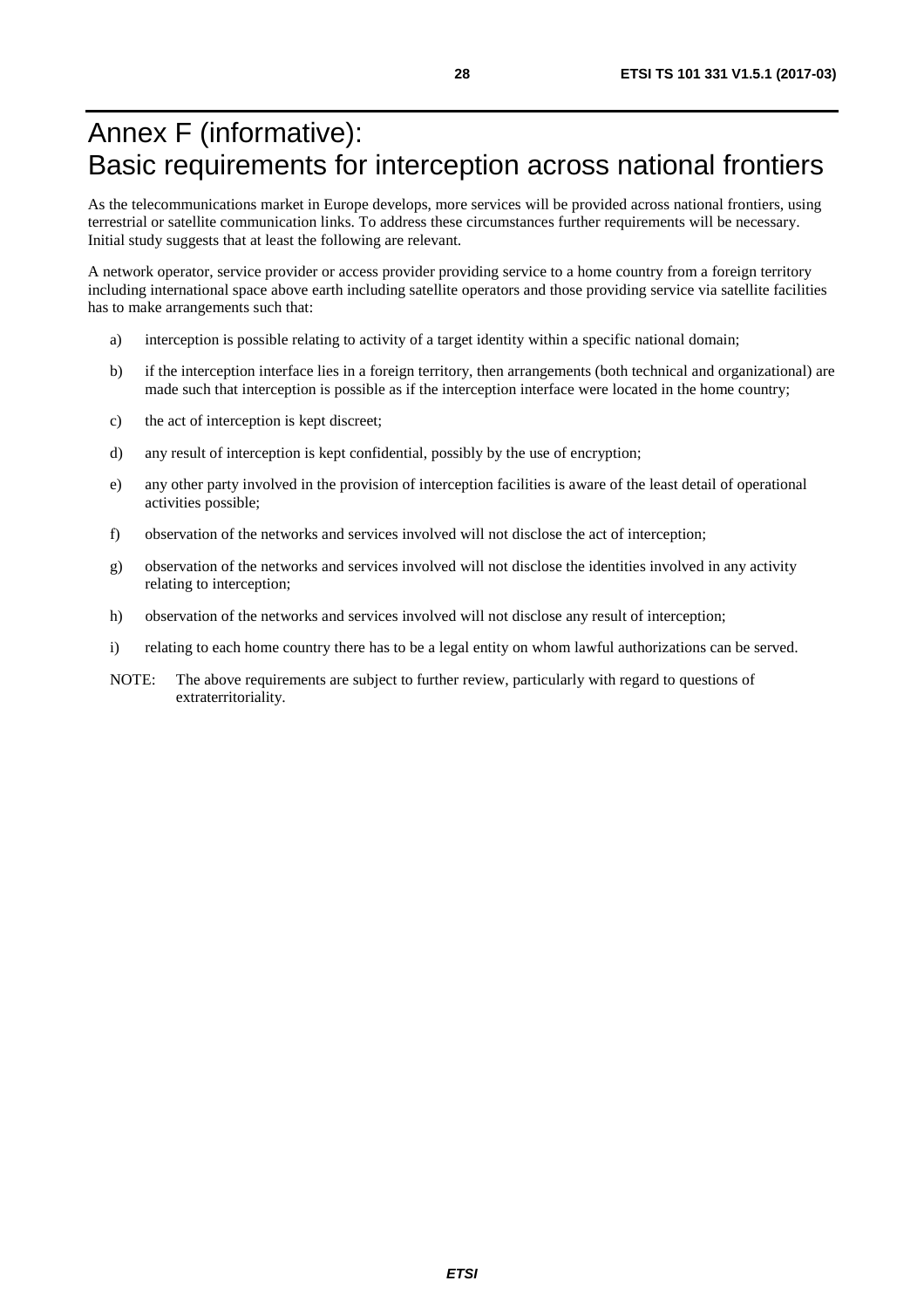# <span id="page-28-0"></span>Annex G (informative): Change Request History

| Status of the present document                  |                |                                                                                                                                                                                                                                                 |  |  |  |  |
|-------------------------------------------------|----------------|-------------------------------------------------------------------------------------------------------------------------------------------------------------------------------------------------------------------------------------------------|--|--|--|--|
| <b>Requirements of Law Enforcement Agencies</b> |                |                                                                                                                                                                                                                                                 |  |  |  |  |
| <b>Date</b>                                     | <b>Version</b> | <b>Remarks</b>                                                                                                                                                                                                                                  |  |  |  |  |
| May 2001                                        | 1.1.1          | First publication of the TS after ETSI/SEC LI#28 (15 - 17 May 2001, Hamburg) approval.                                                                                                                                                          |  |  |  |  |
|                                                 |                | Version 1.1.1 prepared by Koen Jaspers (PIDS) (rapporteur).                                                                                                                                                                                     |  |  |  |  |
|                                                 |                | Included Change Request:<br>TS101331CR001r3 (cat C) Adding advanced service information                                                                                                                                                         |  |  |  |  |
| May 2006                                        | 1.2.1          | This CR was approved by TC LI#12 (9-11 May 2006, Lemesos)                                                                                                                                                                                       |  |  |  |  |
|                                                 |                | version 1.2.1 prepared by Koen Jaspers (PIDS) (rapporteur)                                                                                                                                                                                      |  |  |  |  |
|                                                 |                | Included Change Request:<br>TS101331CR002 (cat F) Inclusion of End Session IRI event                                                                                                                                                            |  |  |  |  |
| February 2009                                   | 1.3.1          | This CR was approved by TC LI#20 (3-5 February 2009, Levi)                                                                                                                                                                                      |  |  |  |  |
|                                                 |                | version 1.3.1 prepared by Koen Jaspers (PIDS) (rapporteur)                                                                                                                                                                                      |  |  |  |  |
| January 2014                                    | 1.4.1          | Included Change Request:<br>TS101331CR003r1 (cat B) Adding requirements on juridical domain<br>This CR was approved by TC LI#35 (28-30 January 2014, Milan)                                                                                     |  |  |  |  |
|                                                 |                | version 1.4.1 prepared by Koen Jaspers (PIDS) (rapporteur)                                                                                                                                                                                      |  |  |  |  |
| February 2017                                   | 1.5.1          | Included Change Request:<br>TS101331CR005r3 (cat C) on Clarifications of LI requirements<br>This CR was approved by TC LI#44 (30 January $-1$ February 2017 in Sophia Antipolis).<br>version 1.5.1 prepared by Koen Jaspers (PIDS) (rapporteur) |  |  |  |  |